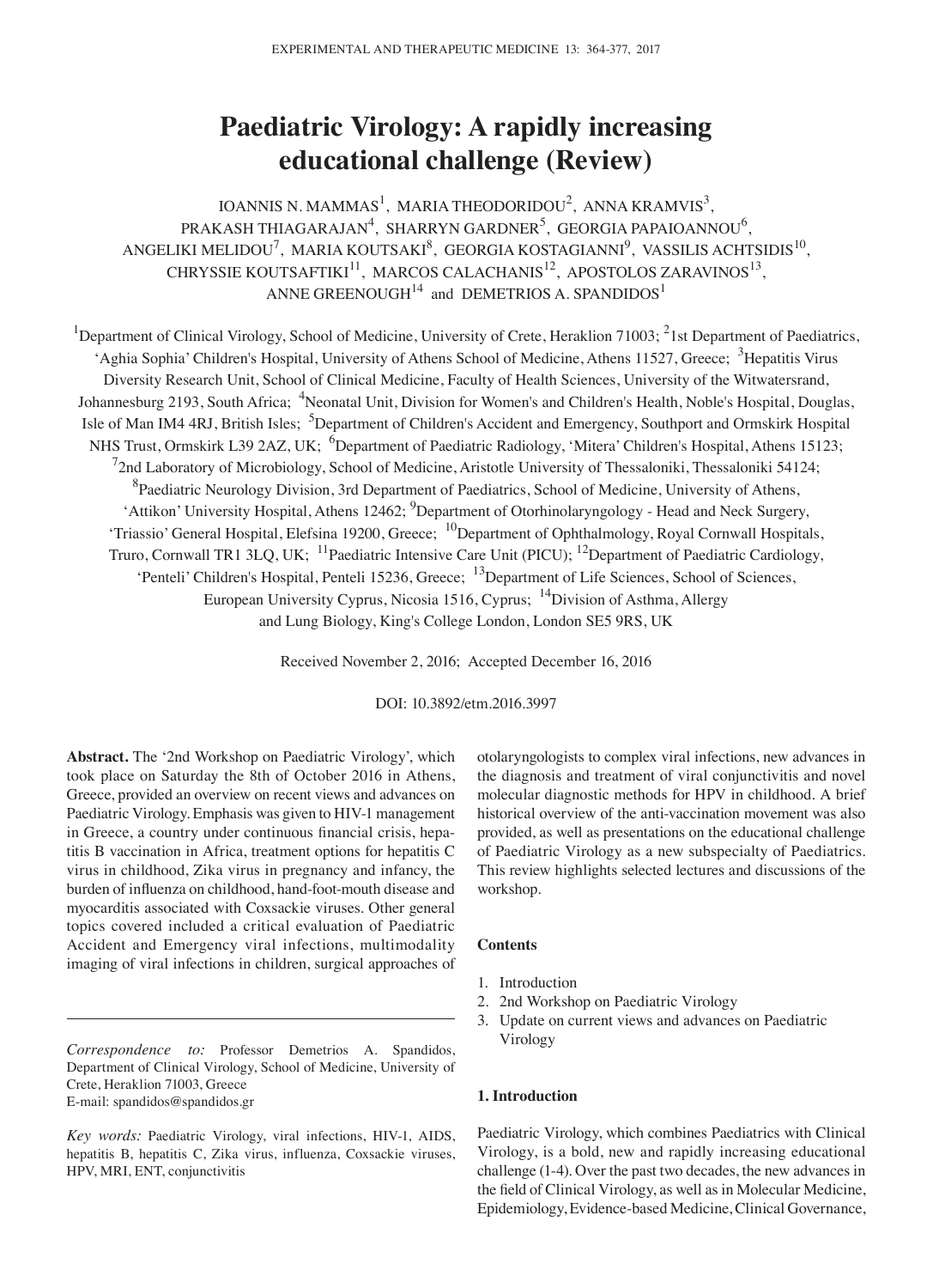Quality Improvement, Pharmacology and Immunology have expanded the knowledge base in viral infections occurring in neonates and children (2). Moreover, new vaccines and antiviral agents are currently under investigation and their introduction into clinical practice will contribute towards solving important public health issues in both developed and developing countries. New emerging diseases, such as Zika virus (ZV), West Nile virus (WNV) and Ebola virus (EV) infections, require new prevention strategies and therapeutic protocols, while old viral infections, such as poliomyelitis and hepatitis, are reappearing in areas where these had been thought to be eradicated.

In addition, Paediatric Infectious Diseases (PID) professionals are often involved in the specialised care and follow-up of children with a history of complicated viral infections, such as viral meningitis, surviving to adolescent years and beyond, children with acquired immunodeficiency syndrome (AIDS) and Oncology, Neonatal Intensive Care Unit(NICU), Paediatric Accident and Emergency (A&E) and Paediatric Intensive Care Unit (PICU) patients, requiring enhanced medical care and innovative technological services. Moreover, recently newfound social issues have arisen including the anti-vaccination wave, the financial crisis and the unprecedented human migrations occurring globally and in the Mediterranean countries in particular (2). These developments and changes definitely highlight the demand for continuing education of paediatricians and PID health professionals in the ongoing advances in the discipline of Paediatric Virology.

#### **2. 2nd Workshop on Paediatric Virology**

This is the second year that the workshop on Paediatric Virology, entitled '2nd Workshop on Paediatric Virology-Paediatric Virology: A rapidly increasing educational challenge', was held. It was hosted at the '21st World Congress on Advances in Oncology' and the '19th International Symposium on Molecular Medicine', which were attended by more than 500 participants from five continents (5). The workshop aimed to bring together virologists with paediatricians and PID health professionals encouraging them to work together as an international network to achieve our goal of promoting children's health against the viral infectious diseases. Its educational programme tried to deliver a wealth of new material covering a diversity of viral infections occurring in infancy and childhood.

It was co-chaired by Professor Maria Theodoridou, Emeritus Professor of Paediatrics at the 'Aghia Sophia' Children's Hospital in Athens, Vice President of the National Immunisation Committee and former President of the Hellenic Paediatric Infectious Diseases Society (Greece), Professor Anna Kramvis, Research Professor of Molecular Virology and Director of the Hepatitis Virus Diversity Research Unit of the University of the Witwatersrand in Johannesburg (South Africa), Dr Sharryn Gardner, Paediatric A&E/Paediatric Consultant at Southport and Ormskirk NHS Hospital in Merseyside (UK) and Dr Georgia Papaioannou, Head and Consultant Paediatric Radiologist at the 'Mitera' Children's Hospital in Athens (Greece). The workshop was enthusiastically supported by the Department of Clinical Virology of the University of Crete School of Medicine (Greece), the 1st Department of Paediatrics at the University of Athens School of Medicine (Greece) and the Paediatric Virology Study

Group (PVSG). In this review, we present an update on selected topics presented, discussed and evaluated at the workshop.

## **3. Update on current views and advances on Paediatric Virology**

*The Greek experience of HIV‑1 infection in children.* The emergence of human immunodeficiency virus 1 (HIV‑1) infection in children in 1982 was a new problem of unknown dimensions in all countries, worldwide (6). In childhood, the majority of HIV-1 infections causing AIDS are acquired through mother-to-child transmission (MTCT) of HIV-1 during pregnancy, delivery or breast feeding. In Greece, the diagnoses of the first cases of AIDS were in multitransfused children and adolescents with thalassaemia and haemophilia (Fig. 1). They were infected prior to 1985, when HIV-1 screening and inactivation of blood products was initiated. The prevalence rate of HIV-1 infection ranged from 2 to 11% (6-8). The size of the problem in vertically infected children was unknown; however, the incidence of infection among women was found to be low, 1:10,000. Moreover, the number of infected babies was small and remains so with the implementation of the preventive strategy with zidovudine and antiretroviral treatment during pregnancy and the neonatal period (9). Effective prevention has reduced the risk of the perinatal transmission of HIV-1 to <1-2%.

In Greece, the 'new' infectious disease necessitated the establishment of a special Paediatric AIDS Unit at the 'Aghia Sophia' Children's Hospital, in Athens, which became the national reference centre (6). The Unit had a multifaceted goal. The main activity was both the treatment and the social-psychological support of the children, their parents and relatives. Efforts were also made to collaborate with the AIDS Units for adults and the Maternity Clinics to ensure the prompt management of the HIV-1-positive pregnant woman and her newborn. All babies had a follow-up period of 2 years (10,11). The educational role of the Unit for healthcare personnel, students and the public, during a period of unreliable fears and prejudices, was also of great importance. In a rather short period of time, as a result of the scientific achievements in all fields, the prognosis of HIV‑1 infection has changed. HIV‑1 has been transformed from a progressive and often fatal infection to a chronic condition (12). Unfortunately, children and adolescents of the initial AIDS period did not have the privilege of the anti-retroviral therapy. There are still a lot of challenges involved in the treatment of this infection and its long term adverse effects (13). There is also an urgent need for the development of child-friendly medication. Moreover, HIV-1-infected children survive to adulthood and there are many new issues regarding their transition to adult care. Intensive education and support is important for the adherence to drug regimens, which will enable them to lead a good quality of life (14). The vision of no new HIV-1 cases can be achieved with effective prevention strategies for the perinatal transmission, but also with prevention of HIV-1 infection in youth (15).

*Hepatitis B vaccination in Africa.* Worldwide, there are 240 million chronic carriers of hepatitis B virus (HBV), of which at least 65 million reside in Africa (16-18). In sub-Saharan Africa, HBV is hyperendemic and there is a corresponding high incidence of hepatocellular carcinoma (19).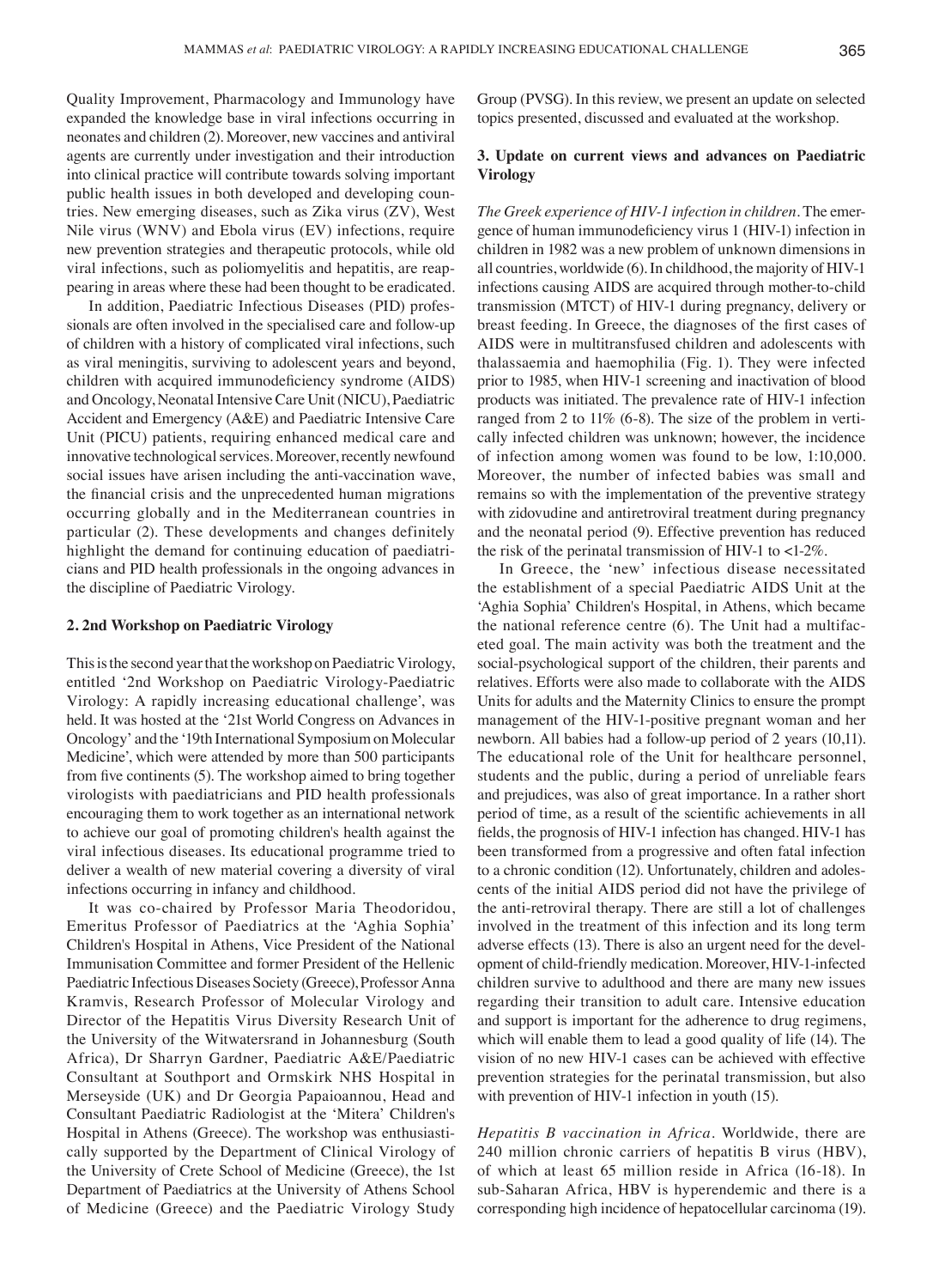

Figure 1. Paediatric cases of HIV-1 infection by transmission group reported in Greece by  $31/12/2014$  - adapted from Hellenic Centre for Disease Control and Prevention (HCDCP) (11).

In September 2015, the '1st World Hepatitis Summit', held in Glasgow, Scotland (UK), resolved that a concerted effort should be taken to eradicate HBV infection globally by the year 2030 (20). If we desire to eradicate HBV globally by the year 2030, that leaves us with a period of 15 years, HBV research in Africa has to be given the attention it deserves. For far too long, HBV has been eclipsed by the 'blockbuster' infections that cause AIDS, malaria and tuberculosis, even though the global burden of HBV is equivalent to that of malaria and tuberculosis.

The most effective method for preventing HBV infection is vaccination. The hepatitis B vaccine is the first vaccine to act against two viruses, HBV and hepatitis D virus (HDV), against chronic and sexually transmitted disease and against cancer. The risk of chronic HBV infection is inversely proportional to the age at which HBV infection is acquired. Therefore, it is important to prevent HBV infection as early as possible. Although the World Health Organization (WHO) recommends birth dose vaccination (21), this is not implemented in most African countries. Both monovalent and multivalent HBV vaccines are administered, usually with a 6-10-14-week schedule (22). Although the coverage of the 3rd dose of the HBV vaccine has 'caught up' with the world average of 82%, it still has not reached that of other regions of the world, apart from Asia (23). There are regions in Africa, such as South Sudan, for which no data are available, as well as regions, where there is <50% coverage, such as Chad, Central African Republic (CAR) and Somalia (23). The coverage in the northern countries has decreased, as a consequence of the events of the 'Arab Spring'. Conflicts and violence in Mali, Sudan, South Sudan, Cameroon, Nigeria, Chad and CAR have caused the displacement of large sections of the population and have added to the economic causes of migration from Africa, mainly to Europe. Thus, HBV is being carried from areas of high endemicity to areas of low endemicity, and the introduction of HBV to these regions, where universal vaccination is not generally practiced, will definitely hamper efforts for the global eradication of HBV.

*Treatment options for hepatitis C virus in childhood.*  Hepatitis C virus (HCV) infection is a major global health concern (24). According to WHO, globally at least 170 million people are infected with HCV, accounting for 3% of the world's population (24,25). There is a paucity of data on its prevalence in children, mainly due to the lack of screening and the asymptomatic course of infection in children (26). The prevalence in children ranges from 0.05% in developed countries to 9% in rural areas of Egypt, which also has the highest adult prevalence worldwide (27). The most common HCV strain circulating in children in genotype 1 (26). HCV can be transmitted iatrogenically to children, by blood transfusions, transplantations and unsafe injection practices (26). However, MTCT remains a major route of infection and infected neonates become chronic carriers of HCV. The major risk factor for MTCT is high viral loads and elective caesarian section is recommended when viral loads exceed 105 IU/ml, as currently there are no effective methods to prevent MTCT (28). There are no recommendations for the use of drugs for the prevention of perinatal infection (26). HCV infection is generally asymptomatic in childhood, with mildly abnormal transaminases and hepatic damage is minimal. However, fibrosis is correlated with age and duration of infection, thus children should be monitored and treated, as early as possible, to avoid disease progression.

Although the standard of care treatment regimens of pegylated interferon (IFN) combined with ribavirin are well tolerated and effective in children (28-31), they are lengthy, relatively toxic and expensive (Fig. 2). Fifty percent of patients infected with genotype 1 will not respond to this treatment (30). Genotypes 2, 3 and 4 yield the optimal sustained virologic response (SVR) of >80% (30). In February 2016, WHO updated its HCV treatment guidelines (32). It was recommended that direct-acting antiviral (DAA) regimens should be used for the treatment of persons with HCV infection rather than regimens with pegylated IFN/ribavirin. DAA regimens target the HCV protease, polymerase and NS5A, the protein necessary for viral replication and assembly. Although animal reproduction studies have failed to demonstrate a risk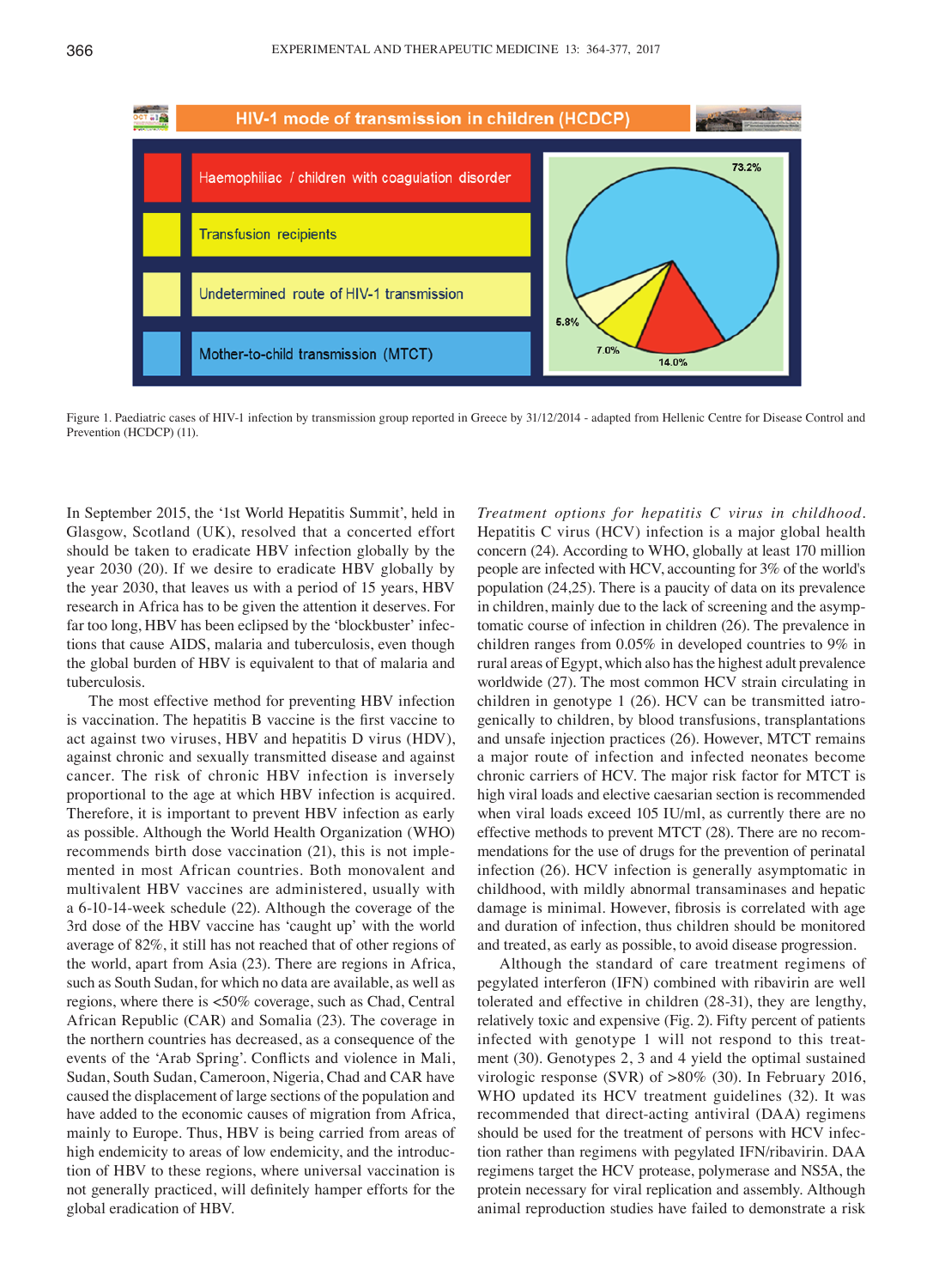

Figure 2. HCV treatment choices in children: To treat or not to treat children for HCV? - adapted from Wirth *et al* (30).

of using currently available IFN-free treatment modalities for HCV to the foetus (24), to the best of our knowledge, there are no adequate and well-controlled studies on pregnant women currently available. Moreover, DAA regimens have not been licensed for use in children as their safety in children has not been determined. It is hoped that a positive outcome in pending clinical trials in children for IFN-free DAA regimens will revolutionise therapy for HCV-infected children as they have for their adult counterparts (33). Moreover, if widely used, these DAA regimens may also contribute to eliminating MTCT.

*ZV in pregnancy and in infancy.* ZV is a single-stranded RNA virus, closely related to dengue fever, yellow fever, Japanese encephalitis and WNV infections (34,35). Zika is the name of the disease caused by this virus. The primary mode of transmission is via the bite of infected *Aedes aegypti* and *Aedes albopictus* mosquitoes (36). Other modes of infection include maternal/foetal transmission (intrauterine and perinatal), sexual transmission and laboratory exposure (37). Outbreaks have occurred in 48 countries and territories (38). All age groups are affected, although adults are more likely to seek medical attention. The clinical illness is usually mild, the incubation period varies from 3 to 14 days and viraemia occurs for up to a week (39). The majority of the infections are subclinical and the most common clinical features include an acute onset of fever, maculopapular rash, arthralgia and conjunctivitis, although headaches and myalgia have also been reported (40). ZV disease during pregnancy is of particularly concern as foetal and perinatal transmission have been reported, causing microcephaly and other severe defects, including eye defects, hearing loss, impaired growth and foetal loss (36). Definitive diagnosis is based on the detection of ZV ribonucleic acid (RNA) in blood - serum or ideally, ethylenediaminetetraacetic acid (EDTA)-treated plasma - and other body fluids by polymerase chain reaction (PCR) (6). The most recent updated interim guidelines for the evaluation and management of infants with possible congenital ZV were published by the Centers for Disease Control and Prevention (CDC) in August 2016 (41).

*Paediatric A&E: viral infections on the frontline.* Viral infections are very common in infancy and childhood with estimates of between 8 and 18 infections per child per year (42,43). While these may sound benign or trivial, often children will be unwell for several days, and this thus affects on parents' professions and certainly sleep, as well as the child's education. Understandably, if there is a treatment available, parents will be willing to make use of it. The result of better and better emergency facilities is parents presenting with their viral infections at an emergency service - general practitioners (GPs), Walk in Centres (WICs), or A&E. When diagnosed, some bemoan the infection being 'just a virus' for the tenth time as if they had somehow failed in the quest for the 'magic bullet' of antibiotics (44). 'It's just a virus' is a common complaint from families, and publications discuss this (45). Doctors have perhaps failed to express the risks of antibiotics, particularly in those where it is not indicated, and have not adequately challenged the mistaken view that antibiotics cure all infections. Emergency Departments (EDs) may not release children with fever and a clear focus of infection until the temperature drops, subconsciously giving the message that children with fever somehow deserve to be and indeed, should be in an ED. Doctors need to justify not pursuing expensive investigations and treatments of clinically insignificant viral infections. Undoubtedly, doctors could prescribe fewer antibiotics for viral infections, 20% of which are treated with antibiotics (46). However, only 2/3 of urinary tract infections (UTIs) are treated acutely with antibiotics in a busy Paediatric ED (47). Sepsis guidelines and focus also suggest that doctors could improve their skills at identifying those who need urgent antibiotics and support (48).

The University of Utah (USA) has investigated the increasing amount (percentage) of time families have viruses detected, depending on the number of children in the home, from 18% in those with no children to 87% in those with 6, although only approximately 50% of these were found to produce symptoms (49). This same principle is captured in the phenomenon of 'nursery syndrome', where children in nurseries seem to constantly have infections, often leading to invasive tests as parents push for another (more sinister or medical) answer. The CDC has helpfully produced guidelines for when to investigate this (50) and a website about periodic fever is entitled itsnotjustavirus.com (51). Parents' views toward viruses are complex and often inconsistent or diametrically opposed.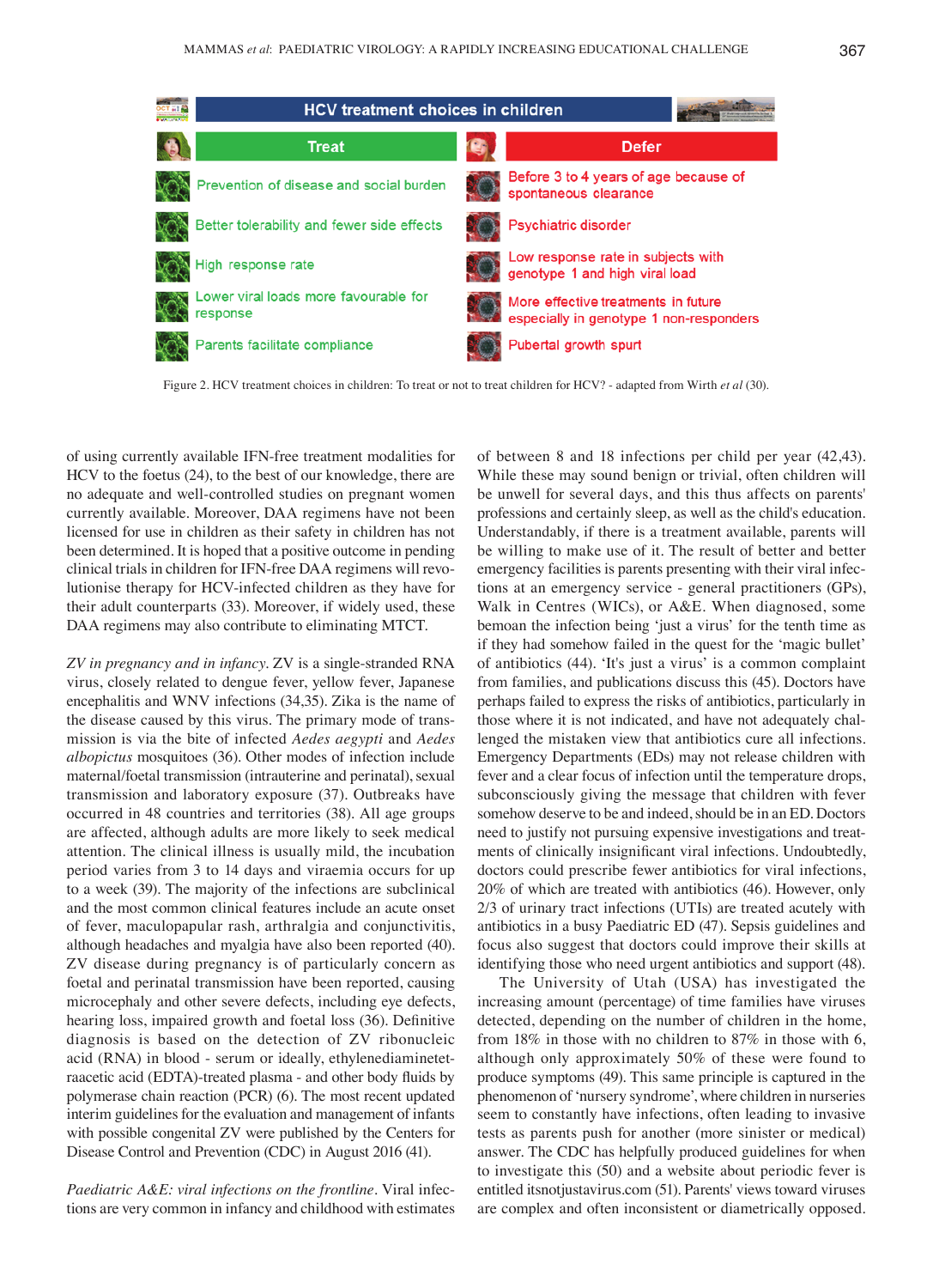

Figure 3. Post-varicella vasculitis and stroke: a 3-year-old boy presented with acute onset of left upper arm weakness and facial nerve palsy; there was a recent previous history of 'gastroenteritis'. MRI performed on emergency admission revealed an extensive area of abnormal signal intensity at the region of the right basal ganglia on axial fluid attenuation inversion recovery (FLAIR) image (arrow in panel a), which presented restricted diffusion on diffusion weighted imaging (DWI) sequence (arrow in panel b) in keeping with acute ischaemic infarct. Absence of flow void on magnetic resonance angiography (MRA) was confirmed in the proximal part of the right anterior cerebral artery (ACA) (single arrow in c) and along the right middle cerebral artery (MCA) (double arrow in panel c).

The unnamed 'just a virus' is trivial, while life-threatening viruses are deemphasized in parents' desire to protect their child from perceived risks of mass vaccination programmes. Any new virus is a potential pandemic with the capacity to annihilate the world, forgetting that we have few viral treatments even for those that have been around for centuries. Names of these new viruses in the mass media increase this anxiety - ZV, EV, Nipah virus (NiV) and Hendra virus (HeV), for example. The perception of multiple treatments for viruses, such as HIV-1, may fuel this - perhaps if we carried out further research, we would be able to treat all viruses. Conservative supportive management is seen as condescending or inadequate, while many parents do not adequately encourage fluids intake or administer antipyretics regularly enough. In the future, there is much work to be done in both medical and public perceptions of viral illnesses.

*Multimodality imaging of viral infections in children.*  Foetuses, infants and children are susceptible to a wide variety of viral infections, most commonly involving the central nervous system (CNS) and the chest, in greater frequency than adults (52). Advances in imaging modalities have enabled the detailed exploration of pathologies, symptoms and signs in children starting from foetal life. Although imaging is practically unable to confirm the diagnosis of viral infection or identify the pathogen, it has the potential to accurately suggest the presence of a viral infection and to direct further investigations accordingly. Additionally, it may reveal complications of viral infections that may cause diagnostic uncertainty and usually require special treatment.

Specific imaging findings are highly suggestive for CNS viral infections in foetuses, infants and children, particularly if these infections are subdivided into the following categories: congenital in neonates, aseptic meningitis/encephalitis, acute disseminated encephalomyelitis (ADEM) in older children and HIV-1 infection (53). Familiarity with the clinical course, the route of transmission and imaging appearances usually proves helpful in reaching the correct diagnosis and in prompting

timely treatment. In general, the sequelae of an intrauterine infection reflect a combination of the pathogens and the stage of foetal development at which the exposure occurred (54). Congenital infections occurring during the second and third trimester may persist in the neonate, affecting its general and neurologic status (54). However, as a rule of thumb, the later the diagnosis of congenital infections is made, the more difficult it is to identify the agent and the imaging findings may become non‑specific and less conspicuous, as incomplete white matter myelination may interfere with the pathology (54). In neonatal brain infections, magnetic resonance imaging (MRI) is the modality of choice even in an emergency setting (55). It accurately demonstrates focal lesions, usually associated with deep venous infarcts, diffuse white matter oedema and/or findings of meningitis. With some agents, such as reactivated latent herpes simplex virus 1 (HSV-1) in older children, imaging is so specific that it may be diagnostic: foci of haemorrhage and dystrophic calcification acquiring a gyriform pattern are observed both on computed tomography (CT) and MRI with a predilection for the temporal lobes (54). Additionally, recent studies support that in children with other causes of viral encephalitis, neuroimaging features may suggest the pathogens (55). In the presence of arterial ischaemic stroke in children, post-varicella infection vasculitis should be considered (56) (Fig. 3).

ADEM is a monophasic, immune mediated, inflammatory and demyelinating disease of the CNS with multifocal white matter lesions on imaging and diffuse neurological signs, usually presenting a short time after viral infection or vaccination, though in some children no associated trigger can be identified (57,58). The identification of typical imaging findings - multiple, asymmetrical areas of abnormal signal intensity in the white matter without contrast enhancement that resolve on follow-up MRI - or atypical imaging patterns suggestive of ADEM may enable prompt treatment, thereby avoiding confusion and prevent development of severe sequelae, improving the outcome.

The predominant radiological pattern in viral pneumonia in childhood is patchy areas of confluent air-space shad-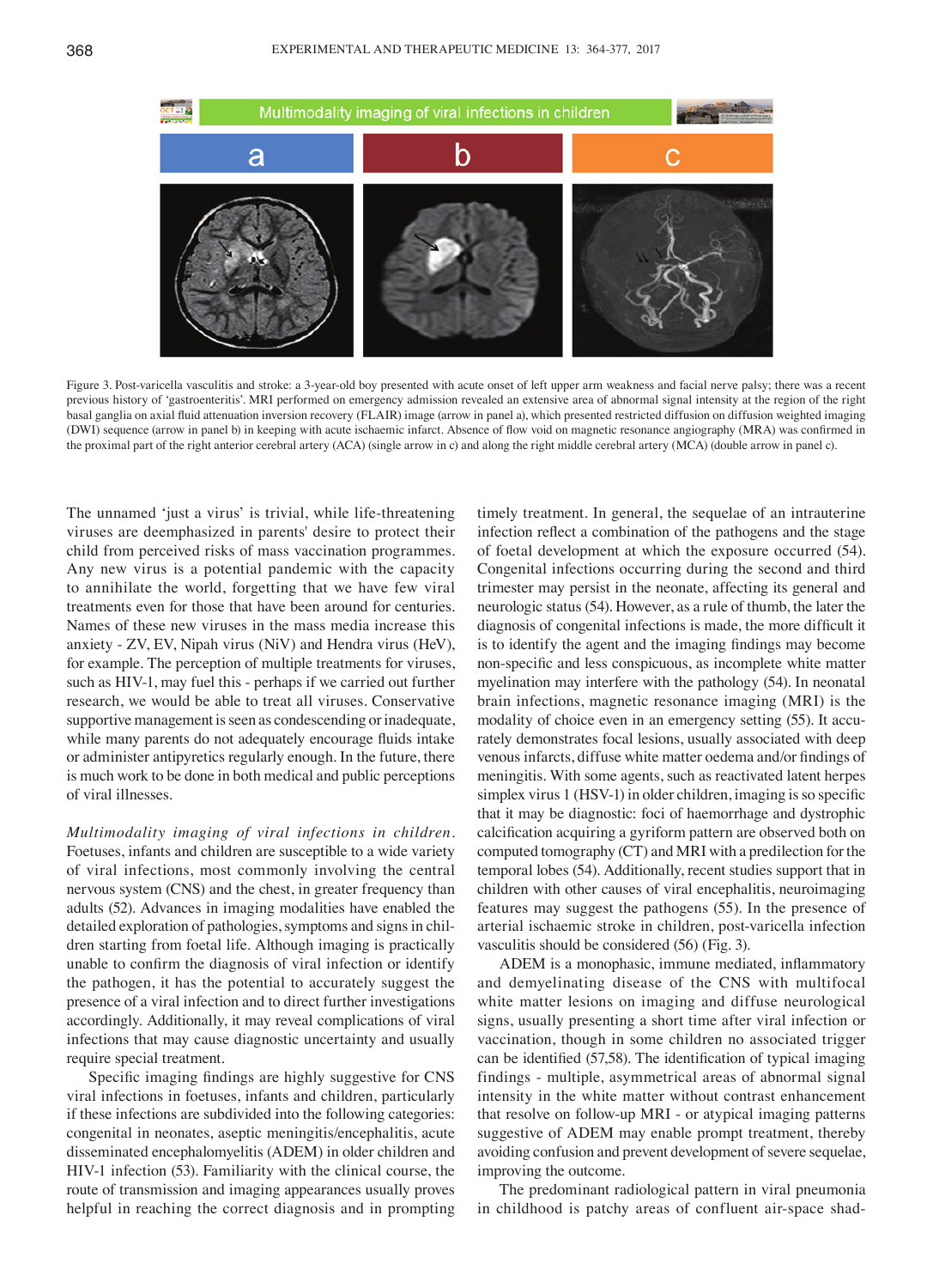

Figure 4. Total number of specimens tested for influenza viruses and positive specimens for each influenza subtype during 2015-2016 in Greece-adapted from Hellenic Centre for Disease Control and Prevention (HCDCP) (71).

owing with bilateral distribution and/or interstitial pattern; however, lobar consolidation-especially in cases caused by the respiratory syncytial virus (RSV)-may be encountered (59). Additionally, interstitial infiltrates are seen both in viral and bacterial pneumonias (60). Radiological information could aid the differential diagnosis, management and response prediction in children with viral pneumonia (59). Laboratory confirmation of the specific causative organism is mandatory.

Viral gastroenteritis is very common in children. It does not often require imaging confirmation unless a complication has developed, i.e., intussusception, acute abdominal pain due to secondary appendicitis (61). In these instances, ultrasonography is the modality of choice to confirm the diagnosis; in the presence of intussusception, usually caused by enlarged mesenteric lymph nodes, radiologic air-reduction provides a minimally invasive treatment. In the presence of Epstein-Barr virus (EBV) infection ultrasonography of the abdomen may reveal coexistent imaging features of acalculous cholecystitis (62).

In the exploration of neck masses in children with viral infection, ultrasonography usually reveals typical appearances of reactively enlarged lymph nodes; in suspicion of EBV infection, ultrasound appearances of the affected lymph nodes may even suggest the pathogen - an heterogenous appearance with prominent lymphoid follicles (63). Post viral acute rhinosinusitis in children usually does not require imaging, unless there is clinical deterioration following initial symptom improvement; bacterial supra-infection is usually the underlying cause and cross-sectional imaging is indicated to rule-out endocranial or orbital extension (64). Synovitis, usually of the hip joint, is a not uncommon sequela of systemic viral infections. It is easily confirmed with hip ultrasound and usually requires no further imaging. However, osteomyelitis, which is a recognised but uncommon complication of viral infections, should be further investigated with MRI. A few reports of chickenpox osteomyelitis reveal formation of subperiosteal abscesses (65).

*Influenza in childhood: a usual suspect.* The global burden of respiratory illness in childhood is substantial and influenza

viruses contribute to a large part of this burden (66,67). The disease burden in terms of high rates of infection, complications and hospitalisations is high, particularly during the early years of life. Influenza A and B virus infections are common reasons for hospitalisation and they are associated with substantial mortality in children. A global systematic analysis that used 1982‑2012 surveillance data to provide an estimate of influenza‑associated hospitalisations among children worldwide, revealed that there are annually 374,000 hospitalisations in children <1 years of age, of which 228,000 are in children <6 months of age (68). In total 870,000 hospitalisations are estimated to occur annually in children <5 years (68). Influenza‑associated hospitalisation rates are more than three times higher in developing countries than in industrialised countries (68). The various seasonal influenza types and subtypes, such as A(H1N1) pdm09, A(H3N2), B-Yamagata lineage and B-Victoria lineage, are associated with variable disease severity rates, particularly in the presence of underlying medical conditions, such as asthma, diabetes, neurological conditions, chronic lung disease and heart disease. The highest admission rate is found in children <3 months of age, while children infected with influenza B are typically older than those infected with influenza A (69). Children between 5 and 59 months of age are generally considered as a high-risk group (70). In some countries, there have been reports of hospitalisations with severe disease associated with influenza A(H1N1)pdm09 infection during 2015‑2016, mainly at the young/middle aged adult group (70). In Fig. 4, we present the total number of specimens tested for influenza viruses and positive specimens for each influenza subtype during 2015‑2016 in Greece according to the Hellenic Centre for Disease Control and Prevention (HCDCP) (71).

Rapid laboratory diagnostic methods and further genotypic and phenotypic analysis that are performed at the National Influenza Centres can assist in the timely and effective treatment of the infections (71); available antiviral agents can substantially shorten the duration and the severity of the viral illness and prevent the development of bacterial complications when administered within the first 48‑72 h from the onset of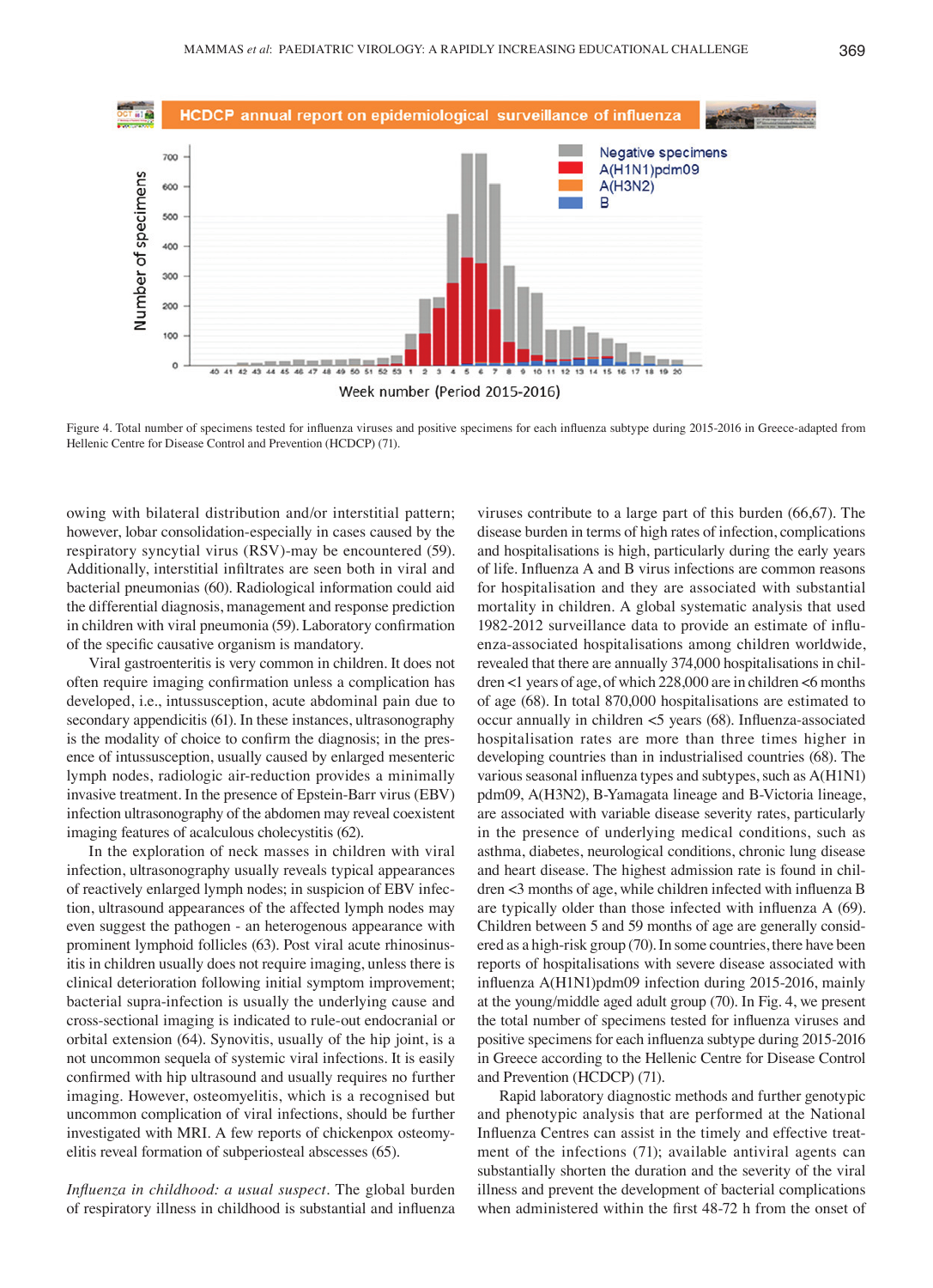symptoms. The neuraminidase inhibitors oseltamivir and zanamivir lie at the front line of defense against influenza infections, as influenza viruses are at present widely susceptible to those drugs. Only 0.5% of globally circulating 2014-2015 viruses has been identified as resistant to those antiviral drugs (72). Importantly, this percentage has remained relatively stable, compared to influenza season 2012‑2013 and 2013‑2014 (72).

In parallel, WHO is putting a great effort into the the early annual prediction of circulating stains and the detection of antigenic variants caused by the viral antigenic drift of seasonal influenza viruses, in order to assist in vaccine production. Vaccines against influenza can be administered in one or two doses after 6 months of age and have the potential to prevent infection to a great extent, depending on the circulating variants. The past influenza season vaccine effectiveness was reduced due to the circulation of B-Victoria lineage, instead of B-Yamagata lineage that circulated the previous seasons and was therefore included in the vaccine (73). For this reason, WHO recommended an altered composition of the 2016-2017 vaccine, to include B-Victoria in the trivalent vaccine. Despite the genetic evolution of A(H1N1)pdm09 viruses, the majority of 6B viruses including those in newly emerging sub-subgroups, remain antigenically closely related to the vaccine virus (70). Furthermore, the low vaccine effectiveness of the LAIV vaccine has recently been observed in children in the USA (74), while these findings are not supported by the UK and Finland (75,76). The continuous epidemiological and virological surveillance of influenza viruses is essential in order to monitor and effectively control annual influenza outbreaks.

*Neurologic manifestations of influenza in childhood.* InfluenzaA infection is a common seasonal infection, resulting in a variety of manifestations, ranging from mild illness, such as upper respiratory tract infection and gastroenteritis, to severe complications, such as respiratory distress syndrome, myocarditis and meningoencephalitis (77-79). Neurological complications are well recognised in influenza infection, with different strains demonstrating varying degrees of neurovirulence (80-82). Severe neurological sequelae are more often observed following infection by influenza A pandemic strains (83‑85), and in case of the recent pandemic influenza A(H1N1)pdm09 infection represented the most severe consequence of influenza in children second only to death (86). The neurologic sequelae of influenza A infection in children vary greatly. In the most recent influenza outbreaks, the two most common neurologic complications reported were seizures(both febrile and non‑febrile) (87) and encephalopathy (88). Other less common complications included neuropsychiatric manifestations, stroke (89), focal neurologic deficits (88,90), Guillain‑Barré syndrome (91) and ADEM (88). The link between seizure onset and influenza infection is currently well characterised, yet modestly understood. It is believed that A(H1N1)pdm09 infection plays a role in the aetiology of febrile convulsions through a molecular cascade, involving neurotropic cytokines (92), the degree of fever per se, an unrecognised mild viral encephalitis or toxic encephalopathy and a potential reactivation of latent human herpes virus 6 (HHV-6) infection (93).

*Approaches of otolaryngologists for complex viral infections.*  Viral infections of the upper airway tract are quite common in children and infants (94). They can cause various symptoms and they rarely demand surgical intervention. In certain cases though, viral infections can cause lesions that need to be surgically removed or treated. Differential diagnostic difficulties may also lead to surgical intervention by the head and neck surgeon (aspiration for biopsy and endoscopy). The viruses responsible for such lesions are usually human papillomavirus (HPV), RSV and HSV-1.

HPV subtypes 6 and 11 cause papillomas, which can sometimes lead to an obstruction of the airway tract, particularly in infants and can even be fatal (95). Vertical MTCT of HPVs during birth is well recognised. HPVs can be found in the oral cavity, the pharyngeal wall and larynx, while recurrent lesions are common occurrences. Oral squamous papillomas are benign lesions, which can be found as a papillary or verrucous exophytic masses. These lesions are often asymptomatic and have limited progression. Current surgical treatment includes classic endoscopic surgery (cold steel removal), transoral laser microsurgery (TLM) using  $CO<sub>2</sub>$  laser and microdebriders. Surgical removal by curettage or cautery have good success rates of 65-85%, but scarring and recurrence can occur in up to 30% of cases. The erbium-doped yttrium aluminium garnet (Er:YAG) laser has a small zone of thermal damage, allowing more precise thermal ablation with less scarring. Neodymium-doped yttrium aluminium garnet (Nd:YAG) laser light can be used through fiberoptics in a flexible probe along with the suction channel to treat recurrent respiratory papillomatosis (RRP) caused by HPV 6 and 11 in children (96). The most commonly used method nowadays for the surgical treatment of such lesions is TLM. This method has several advantages including successful haemostasis, wound sterilisation and is devoid of sutures, while it minimises post-operative pain (97). Official guidelines and recommendations for the treatment of HPV lesions vary with the site and type of wart (98).

Acute laryngotracheitis is also a common clinical condition found in children (94). The aetiology is mostly viruses, such as parainfluenza viruses 1, 2 and 3, RSV, influenza virus, human adenovirus and less commonly HSV-1. This condition may lead to the sudden obstruction of the upper airway tract and may demand the intervention of the otolaryngologist to perform tracheostomy, when intubation is not possible (99). RSV is a common cause of respiratory infections and airway distress in young children. Hospitalisation is required in 1 and 2% of infected children, while almost 8% of those children that have been hospitalised will eventually require mechanical ventilation. The otolaryngologist's role is to preserve an open airway tract performing tracheostomy, when necessary (100). In certain cases, a viral infection can lead to the formation of a neck abscess, when bacterial co-infection is also involved. This rare occurrence requires the otolaryngologist's surgical intervention (incision-and-drainage) in order to treat the abscess using a needle or steel. Non-treated abscesses can lead to serious complications such as sepsis, mediastinitis, necrotizing fasciitis and airway obstruction (101). The paediatrician's role is the most important in order to provide the correct diagnosis. Paediatricians and otolaryngologists must cooperate to ensure the patient's safety and successful treatment.

*New advances in viral conjunctivitis.* Conjunctivitis is the inflammation and erythema of the conjunctiva, secondary to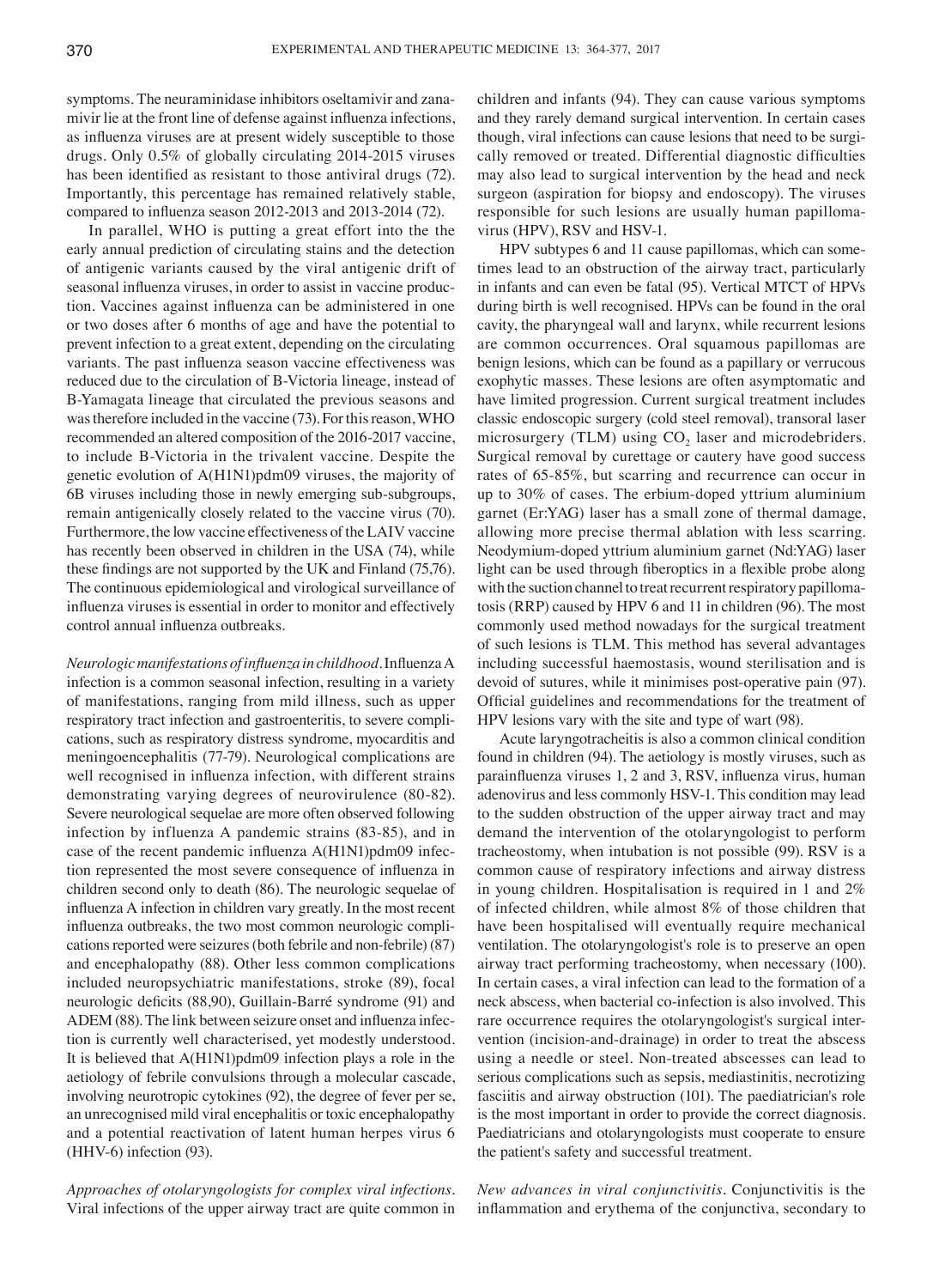infection - viral or bacterial - or allergic reaction (102-104). It may present with burning, stinging, ocular discharge, foreign body sensation and eyelid swelling. Viral aetiology in children may account for up to 50% of all cases (102-106). Most commonly, viral conjunctivitis is caused by human adenovirus, which may involve upper respiratory infection and gastroenteritis. Epidemic keratoconjuctivitis, a highly contagious infection is due to adenovirus serotypes 18, 19 and 37, is associated with follicles, pre-auricular lymphadenopathy, periorbital pain and diffuse superficial keratitis. Complications include persistent sub-epithelial cornea opacities, conjunctival scar formation and vision glare. Topical steroid drops are then needed to be judiciously administered and treatment may continue for months (102-105). Pharyngoconjuctival fever is another category of conjunctivitis caused by adenovirus serotypes 3 or 7. It presents with subconjunctival haemorrhage, oedema, lid swelling, watery discharge, sores and fever, follicular conjunctival reaction and preauricular lymphadenopathy. Treatment is supportive and the infection lasts for a couple of weeks, while the cornea is usually not involved in the infection. Herpes conjunctivitis is more commonly unilateral and the typical herpetic eyelid vesicles help to identify the cause. There is conjunctival redness, discomfort and foreign body sensation. Cornea epithelial disease is marked by dendritic ulcers. HSV-1 is the cause of primary eye infection. Treatment involves acyclovir drops 5 times/day or trifluridine 1% 6 drops/day for 2 weeks. The debridement of the infected area of the cornea is also considered. Oral acyclovir has been shown to reduce the recurrences of herpetic epithelial keratitis/iritis if used prophylactically (102-106).

HSV-2 is associated with neonatal eye infections and it is congenital. It may be complicated by dendriform or geographic keratitis. Diagnosis is clinical, but in atypical cases enzyme‑linked immunosorbent assay (ELISA) testing can confirm the diagnosis. Varicella‑zoster virus (VZV) is a herpes virus causing the characteristic exanthema of chickenpox, mild conjunctivitis, and rarely, keratits and iritis. Ocular involvement is often mild and self-limited; however, topical antibiotic drops may prevent a secondary infection. Reactivation of a latent VZV from dorsal root and cranial nerve ganglia causes the zoster infection and conjunctivitis/keratitis /iritis may occur, most likely if the nasocilliary branch of the V1 nerve is affected (103,104,107). Infectious mononucleosis is caused by EBV with fever, lymphadenopathy and often mild conjunctivitis, which tend to be self-limited. Influenza, mumps and rubeola are other causes of viral conjunctivitis and the diagnosis is clinical. Treatment is supportive with cool compresses on the eyelids and topical antibiotics (108,109). Enterovirus serotype 70 is the most common cause of a highly contagious conjunctivitis, which is usually described as acute haemorrhagic conjunctivitis. Infection often becomes symptomatic within one day, lasts for a week and causes characteristic painful subconjunctival haemmorhages. While the prognosis for the child's vision is usually good, cornea microbial superinfections may occur. *Molluscum contagiosum* is caused by a deoxyribonucleic acid (DNA) pox virus and presents as ubiligated skin lesions perioculary. Lesions near the eyelid margin may cause chronic follicular conjunctivitis and may require surgical excision (107). Overall, conjunctivitis is very common among children with various aetiologies and similar clinical presentation. The proper use of antibiotics, antiviral or steroid drops is the most effective method to manage infection and increase patient satisfaction.

*Onychomadesis and hand‑foot‑mouth disease (HFMD).*  Onychomadesis is the complete shedding of the nails from the proximal portion, due to temporary arrest of the function of the nail matrix (110). It is a rare disorder in children and the prolonged insult to the nail matrix may be due to local trauma (e.g., manicure, onychotillomania and ill‑fitting footwear), local cutaneous disease (dermatitis, paronychia), drugs (retinoids, chemotherapy agents), pemphigus, Kawasaki disease and viral infections. Recently, it has been recognised as a complication in the course of the common viral infection of HFMD. The association between onychomadesis and HFMD was first reported by Clementz and Mancini (111) in 2000 and by Bernier *et al* (112) in 2001.

HFMD is a highly contagious viral infection that occurs mainly in summer and early autumn. It presents with a sore throat and mouth pain and is characterised by enanthema, exanthema (macular, maculopapular, or vesicular) that involves the dorsum of the fingers and toes, the interdigital area, palms, soles, upper thighs and arms. It is mainly due to Coxsackie virus (CV) A16 and A71 (113,114). Since 2008, the epidemics in Europe and Asia, and in 2011 in the USA, were attributed to a new genotype, CV A6 (115,116). This genotype is responsible for atypical and more serious manifestations, such as higher fever, wider distribution of the lesions (involvement of the extremities, face, lips, perioral area, buttocks, groin and perineum), more extensive skin involvement (vesiculobullous lesions, bullae, ulcerations, eschar formation) and longer duration (mean duration 12 days) (117,118). Moreover, rare complications have been also described, such as palmar and plantar desquamation one to three weeks after HFMD and nail disorders, beau lines and onychomadesis one to two months following HFMD (119). To date, the exact pathophysiological mechanism of nail shedding has not been elucidated (119). Biopsies of HFMD vesicular lesions reveal loose strands of fibrin, lymphocytes, monocytes and neutrophils within vesicular fluid. Extensive acantholysis with reticular degeneration is detected in the overlying epidermis, along with perivascular foci of lymphocytic, monocytic and neutrophilic leukocytes in the upper dermis (120). Although there are some publications describing onychomadesis related to CV A6 infection, no clear correlation between the virus type and HFMD-related nail changes has been demonstrated (119,121). The diagnosis is made based on the characteristic clinical manifestations and very rarely is there a need for confirmation using PCR detection from throat, stool and vesicular fluid samples. Nucleic acid amplification is preferred to cell culture due to increased sensitivity. There is no specific antiviral therapy for the treatment of enteroviruses and management is mainly supportive. The clinical course of HFMD is mild and complete resolution of symptoms and signs typically occurs within 7-10 days. Severe disease with neurologic or cardiovascular complications (encephalitis, meningitis, flaccid paralysis, myocarditis) is seen after CV A71 infection. It is important that the paediatricians become familiar with the rare complications of the disease, such as onychomadesis, as they may become evident weeks or even months later, and thus do not appear to be related to the original disease.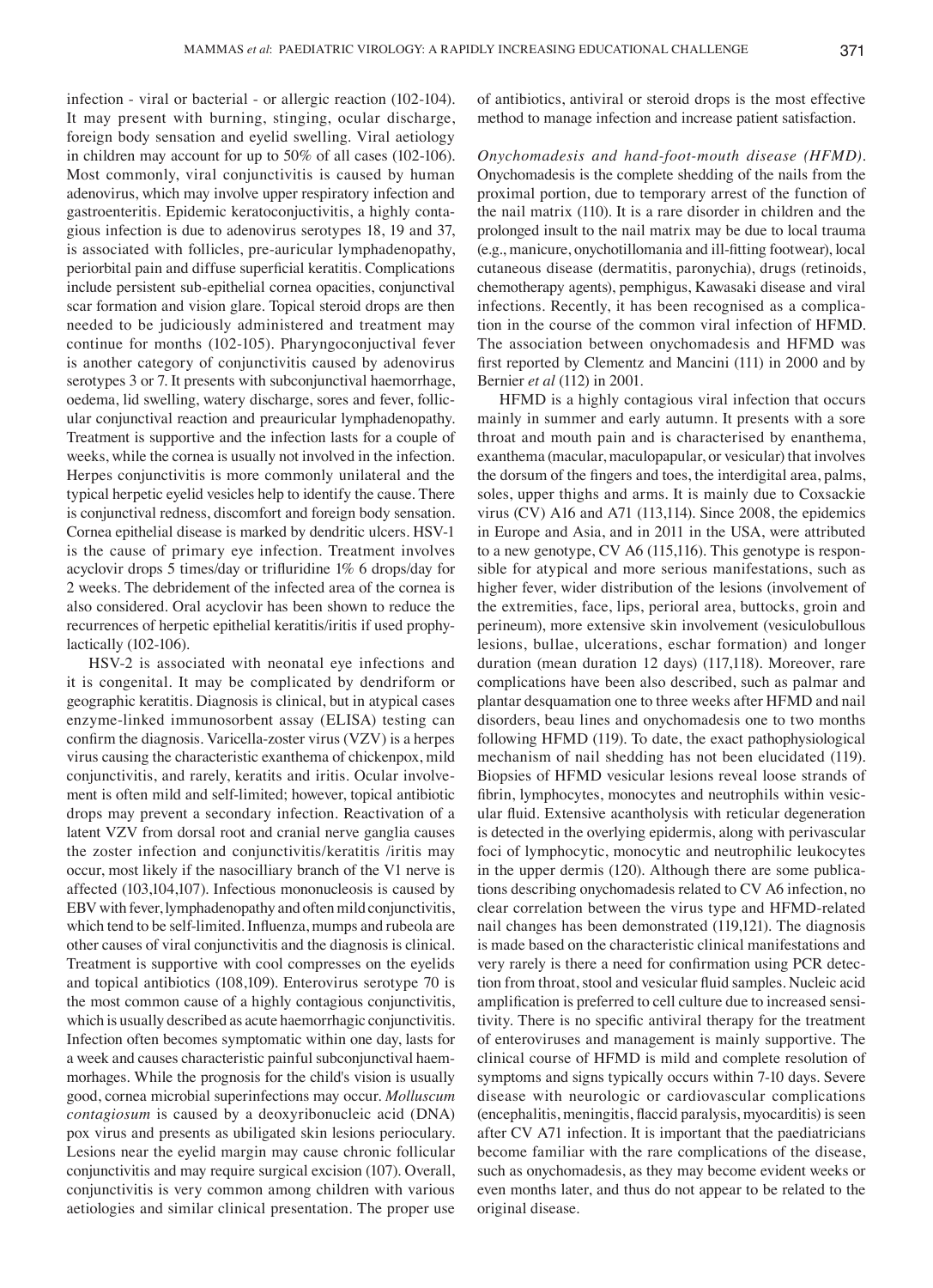*Viral myocarditis in children.* CVs belong to a family of non-enveloped RNA viruses, *Picornaviridae* and the genus Enterovirus, which also includes poliovirus and echovirus (122). They are named after the town Coxsackie in New York, where they were discovered. CVs are divided into two major subgroups, labeled A and B. Type A viruses usually cause only enteric diseases, while type B viruses can cause serious diseases beyond the intestinal tract, such as pharyngitis, myalgia, meningitis and myocarditis (122-124). Myocarditis is an inflammation of the myocardium that triggers an immune response, which results in myocardial oedema, necrosis and apoptotic degeneration of the cardiac myocytes with the subsequent impairment of systolic and diastolic function. Clinically, the manifestation of myocarditis is relatively uncommon in infants and children. The subclinical presentation of the disease is much more prevalent (125). Children affected by myocarditis typically present with sinus tachycardia and gallop rhythm on auscultation, cardiomegaly on chest X-ray and small voltages on the electrocardiogram (ECG). The presence of arrhythmia in the context of a febrile illness should point the clinician to the possibility of myocarditis. Paroxysmal atrial tachycardia (126), ventricular ectopy (127-129) and various degrees of heart block (130) have all been described in association with MC. Echocardiography often reveals impaired left ventricular contractility-left ventricular ejection fraction (LVEF) <50%, and a certain degree of mitral regurgitation due to mitral annulus dilatation or leaflet dysfunction. Pericardial effusion may be also present. Symptoms of myocarditis may include fever and malaise, with the addition of non‑specific chest pains that may be due to possible associated pleural or pericardial inflammation. In most cases, the disease is resolved spontaneously without any treatment. However, in approximately 20% of cases, there can be extensive damage to the the heart, causing arrhythmias, severe left ventricular dysfunction and, in more severe cases, heart failure requiring heart transplantation. Oxygen, diuretics and inotropic agents, such as dopamine or dobutamine, may be needed and the administration of these drugs requires admission to PICU with intravascular blood pressure monitoring. Digitalis should be used with extreme care during the acute phase of the disease as its enhanced activity on the inflammed myocardium can precipitate serious arrhythmia (131). If myocarditis results in dilated cardiomyopathy and chronic heart failure, digoxin and an angiotensin‑converting enzyme inhibitor are therapeutically useful (132). Even in non-complicated forms of myocarditis, when the course of the disease is benign, patients must undergo follow-up clinical and echocardiographic examinations and terminate any physical activity for at least 6 months following infection.

*Novel molecular diagnostic methods of HPV in childhood.*  HPVs are small double-stranded DNA viruses that comprise a heterogeneous family, which consists of >130 different HPV types (133,134). HPVs are associated with a wide range of cutaneous and mucosal infections in childhood, including common warts, genital warts, RRP, low-grade and high-grade squamous intraepithelial lesions (SILs), anal cancer, vaginal cancer and cervical cancer (134). Different HPV types have different biological, molecular and chemical properties (135). Based on their association with cervical cancer, HPV types are classified as 'high-risk' or 'low-risk' (136). In infancy and childhood, HPV infection involves skin warts, genital warts and juvenile RRP among both male and female neonates and children, as well as cervical SILs among adolescent girls. The recently introduced HPV vaccination is expected to limit 'high-risk' HPV-related infections; however, HPV infections will continue to affect children.

Several molecular assays are available for the detection of HPV infection in tissue and exfoliated cell samples and they present different sensitivities and specificities. These methods can be divided into the following assays: target amplification assays, including PCR and *in situ* PCR; direct hybridisation assays, such as Southern transfer hybridisation (STH), dot blot hybridisation (DBH) and *in situ* hybridisation (ISH); and signal amplified hybridisation assays, such as hybrid capture (HC) assays [reviewed by Mammas *et al* (137)]. HPV detection by PCR is the most widely used method and it can be performed either using type-specific primers or by consensus/general PCR primer pairs, such as the GP5+/6+ and MY09/11 primer pairs, or a combination of various non-degenerate primers containing inosine. The PCR amplicons can be either digested with restriction enzymes [restriction fragment length polymorphism (RFLP) analysis] and analysed by agarose gel electrophoresis, detected using a mixture of type-specific probes in an enzyme immunoassay, such as the HPVDNAChip and the APTIMA(R) HPV assay, or sequenced and compared to the GenBank sequences using BLAST (138). Novel real-time PCR methods, such as GenoID real-time PCR assay, Abbott's RealTime High Risk HPV assay, or the PreTect HPV-Proofer can provide high-throughput results (139,140). The low sensitivity of STH and ISH assay can now be overcome with the INFORM HPV 3 and HPV-CARD assays, which show improved sensitivity (141,142). HC 2 is the most reliable signal amplified hybridisation assay, with excellent sensitivity. Roche's Molecular Systems Amplicor HPV MWP assay and the CLART HPV 2 system also exhibit increased sensitivity and specificity (143).

*A brief historical overview on the anti‑vaccination move‑ ment.* The opposition against vaccinations has its origin in the 19th century (144). Even before Edward Jenner's work, arguments against inoculation were set mostly by theologists, such as Reverend Edward Massey in 1722, who preached that diseases were sent by God to punish sin and that any attempt to prevent smallpox via inoculation was a 'diabolical operation' (144). The first Vaccination Act in England was passed in 1840. It introduced vaccination with vaccines developed from cow pox or vaccinia virus, but outlawed variolation, which had preceded vaccination, due to its greater risks (145). Thirteen years later, the 1853 Act enacted vaccination of all children at birth and added that parents or guardians, who failed to comply, would be strictly punished and even prosecuted (144,145). In 1867, the law extended the requirement to 14 years of age and its opponents argued upon individual freedom, which led eventually to a new law in 1898, that allowed for conscientious objection to compulsory vaccination. Vaccination practice in mid-19th century (arm-to-arm vaccination) carried substantial risks and the instruments used could contribute to severe adverse reactions (146). Alfred Russel Wallace (1823-1913), an explorer and co-discoverer of the principle of natural selection, along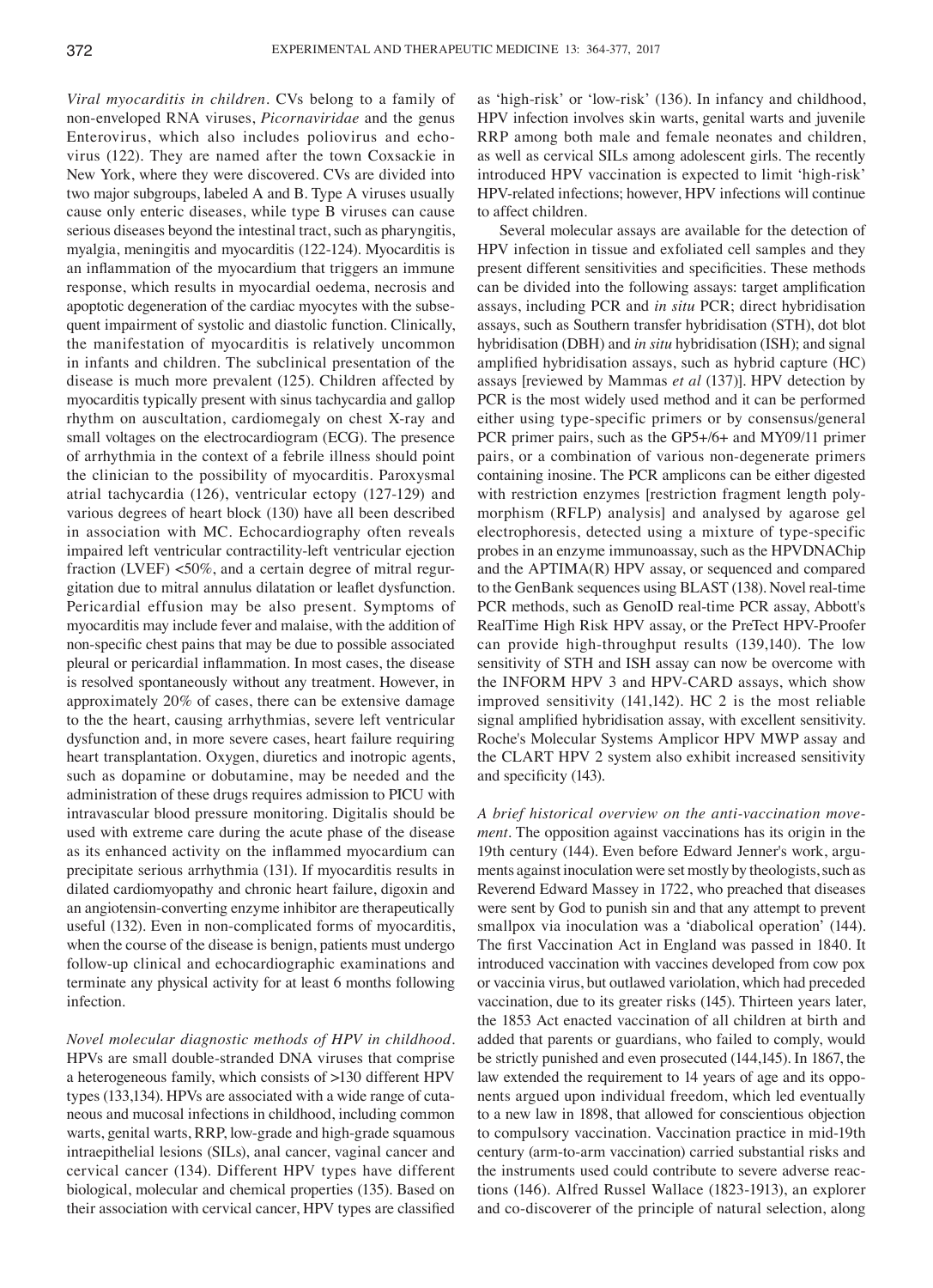with other spiritualists, such as William Tebb (1830-1917) a radical liberal, founded the London Society for the Abolition of Compulsory Vaccination. Wallace had received vaccinations as a young man and all his 3 children were also vaccinated as well; however, it was the mandatory characteristic of the Act that motivated his social reformism. Although he was convinced that smallpox was a contagious disease, he also believed in a holistic view of health; thus, he claimed that differences in susceptibility could be caused by nutritional or sanitary deficiencies that contribute to the epidemiology of the diseases. Along with Tebb, they argued that liberty and science need to be taken into account; nevertheless liberty is far more important (145). However, at that time, Medicine and Pharmacology were in a pre-scientific level and hygiene was quite absent as well.

Immunisation in our days has proven to be one of the most important and cost-effective interventions in Public Health (147). Diseases, such as smallpox belong to history and vaccinated children protected against polio, measles, meningitis and other serious and sometimes fatal conditions (148). Thus, most parents and children have not experienced many of the vaccine-preventable diseases. Moreover, by not being well informed about the risks and sequelae of these conditions (149,150), they are vulnerable to statements that lack scientific evidence, as it was with Andrew Wakefield's theory that linked vaccination against measles mumps and rubella (MMR) with autism in 1998. Wakefield's theory was deemed responsible for the decrease in immunisation rates in the UK from 92% to below 80% after the publication of his study (144).

Anti-vaccination arguments in the 21st century are often similar to those of 19th century, although they are spread mostly through the internet, where inaccurate data through blogs and fora increase vaccine rejection (147). Mainstream Medicine is questioned as well, and the use of complementary and alternative Medicine becomes increasingly popular (151). Some of the complementary and alternative therapies, such as homeopathy and chiropractice, are opposed to immunisations (152,153). Constantine Hering (1800-1880), who is the 'father of American homeopathy', was the first homeopath, who declared his opposition to vaccination, which he termed 'poisoning'. A great deal of time must be dedicated by paediatricians and health organisations, in conjunction with government agencies such as CDC, to communicate effectively with parents and reliably inform them about the overall safety and efficacy of the vaccines. Web projects are increasingly being created by responsible and scientifically appropriate individuals, in order to counteract the misinformation on the web regarding vaccinations, through a series of information tools, such as scientific articles, educational information, video and multimedia presentations (147). Evidence-based proof, honest interest for an in depth dialogue through modern and everyday means of communication, such as social media and internet in general, is probably the best way to overcome vaccinophobia.

*The educational challenge of Paediatric Virology.* Paediatric Virology has been recently proposed as a new subspecialty candidate of Paediatrics (1). According to this proposal, Paediatric Virology trainees should gain valuable both clinical and research experience in the prevention and treatment of viral infections in neonates and children. It has been suggested that their training should be based on involvement in the clinical assessment, care and therapeutic management of hospitalised neonates and children with uncommon, recurrent, severe or complex viral infections. After their qualification, Paediatric Virology subspecialists are expected to play a multi-task role, not only in the university-based research and educational settings, but also in primary, secondary and tertiary services and the community (154).

Since the '1st Workshop on Paediatric Virology', held in Athens, Greece, on Saturday the 10th of October, 2015, Paediatric Virology has attracted the critical interest of several worldwide experts in the scientific fields of Neonatology, Paediatrics, Clinical Virology and PID (3). These experts have enthusiastically offered their valuable input to the debate of the potential strategically principal role of Paediatric Virology subspecialtists into clinical practice. This debate has already identified well defined challenges, difficulties and limitations to the role of Paediatric Virology as a separate subspecialty (154,155). However, the potential value of Paediatric Virology training has undoubtedly been accepted and its official recognition remains to be further evaluated by the key worldwide scientific and academic stakeholders of Neonatology, Paediatrics, PID and Clinical Virology.

#### **Acknowledgements**

The authors would like to thank the chair persons, speakers and moderators of the '2nd Workshop on Paediatric Virology' for their continued support in providing the most up-to-date information. The authors would also like to thank the participants, who attended the workshop and provided feedback so that further work on improving the program can be achieved for the future. Last but not the least, this workshop would not have been possible without the dedicated hard work and strong commitment from the Congress Secretary Carol Kalogridis, the members of the PVSG and the whole organising team of the '21st World Congress on Advances in Oncology' and the '19th International Symposium on Molecular Medicine' for developing the scientific program, organising, coordinating and guaranteeing the success of this scientific event.

### **References**

- 1. Mammas IN, Greenough A, Theodoridou M and Spandidos DA: Paediatric Virology: A new paediatric subspecialty? A proposal at the Workshop on Paediatric Virology, Athens, October 10, 2015. Exp Ther Med 11: 3-5, 2016.
- 2. Mammas IN, Greenough A, Theodoridou M, Kramvis A, Christaki I, Koutsaftiki C, Koutsaki M, Portaliou DM, Kostagianni G, Panagopoulou P, *et al*: Current views and advances on Paediatric Virology: An update for paediatric trainees. Exp Ther Med 11: 6-14, 2016.
- 3. Mammas IN and Spandidos DA: The subspecialty of Paediatric Virology: A 'mosaic tile' in future Paediatrics. Exp Ther Med 12: 539-540, 2016.
- 4. Mammas IN and Spandidos DA: Paediatric Virology in the Hippocratic Corpus. Exp Ther Med 12: 541-549, 2016.
- 5. 21st World Congress on Advances in Oncology and 19th International Symposium on Molecular Medicine, October 6-8, 2016, Metropolitan Hotel, Athens, Greece. http://www.spandidos-publications.com.
- 6. Theodoridou M: The Greek experience of HIV-1 infection in children. Int J Mol Med 38: S64, 2016.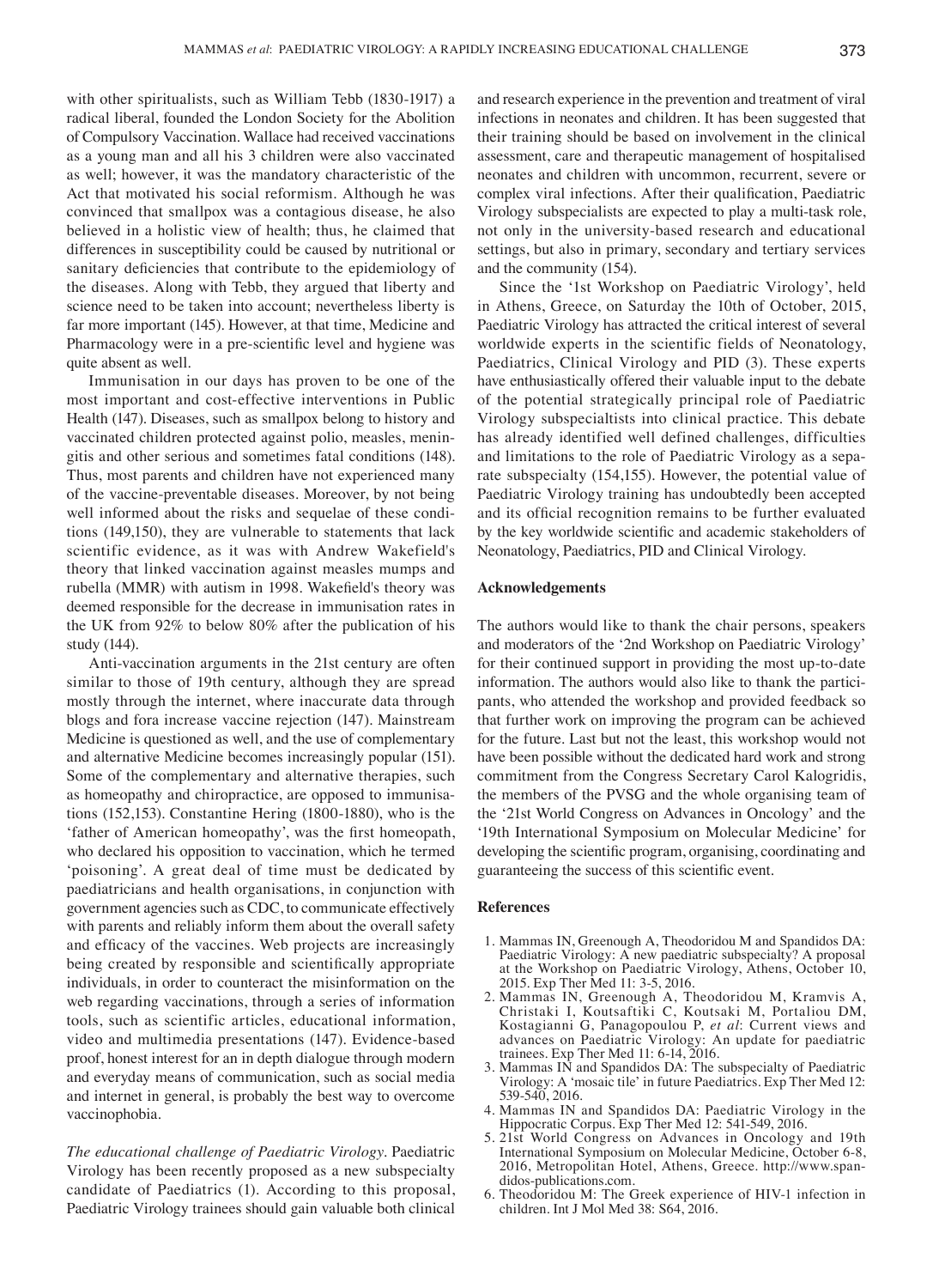- 7. Jones P: HIV infection and haemophilia. Arch Dis Child 66: 364-368, 1991.
- 8. Politis C, Roumeliotou A, Germenis A and Papaevangelou G: Risk of acquired immune deficiency syndrome in multi transfused patients with thalassemia major. Plasma Ther Transfus Technol 7: 41-43, 1986.
- 9. Connor EM1, Sperling RS, Gelber R, Kiselev P, Scott G, O'SullivanMJ, VanDyke R, Bey M, Shearer W, JacobsonRL, *et al*: Reduction of maternal-infant transmission of human immunodeficiency virus type 1 with zidovudine treatment. Pediatric AIDS Clinical Trials Group Protocol 076 Study Group. N Engl J Med 331: 1173-1180, 1994.
- 10. Papagrigoriou-Theodoridou M: Pediatric AIDS. Pediatriki 60: 173-176, 1997.
- 11. Hellenic Center for Disease Control and Prevention (HCDCP): Recent data on HIV infection in Greece, October 2014. http://www2.keelpno.gr/blog/?p=6240&lang=en. Accessed April 8, 2015.
- 12. Siberry GK: Preventing and managing HIV infection in infants, children, and adolescents in the United States. Pediatr Rev 35: 268-286, 2014.
- 13. Spoulou V, Kanaka-Gantenbein C, Bathrellou I, Mora S, Mostrou G, Sidossis L, Chrousos G and Theodoridou M: Monitoring of lipodystrophic and metabolic abnormalities in HIV-1 infected children on antiretroviral therapy. Hormones (Athens) 10: 149-155, 2011.
- 14. Sohn AH and Hazra R: The changing epidemiology of the global paediatric HIV epidemic: Keeping track of perinatally HIV-infected adolescents. J Int AIDS Soc 16: 18555, 2013.
- 15. Luzuriaga K and Mofenson LM: Challenges in the elimination of Pediatric HIV-1 infection. N Engl J Med 374: 761-770, 2016.
- 16. Kramvis A: Hepatitis B vaccination in Africa: Current situation and future challenges. Int J Mol Med 38: S64, 2016.
- 17. World Health Organization: Hepatitis B. Fact sheet No. 204, Updated July 2016. http://www.who.int/mediacentre/factsheets/fs204/en/.
- 18. Kramvis A and Kew MC: Epidemiology of hepatitis B virus in Africa, its genotypes and clinical associations of genotypes. Hepatol Res 37 (s1): S9-S19, 2007.
- 19. Parkin DM, Sitas F, Chirenje M, Stein L, Abratt R and Wabinga H: Part I: Cancer in Indigenous Africans - burden, distribution, and trends. Lancet Oncol 9: 683-692, 2008.
- 20. World Health Organization: Glasgow Declaration on Hepatitis, 2015. http://www.who.int/hepatitis/glasgow-declaration-on-vira l-hepatitis/en/.
- 21. World Health Organization: HIV and hepatitis coinfections, 2015. http://www.who.int/hiv/topics/hepatitis/en/.
- 22. Francois G, Dochez C, Mphahlele MJ, Burnett RJ, Van Hal G and Meheus A: Hepatitis B vaccination in Africa: Mission accomplished? South Afr J Epidemiol Infect 23: 24-28, 2008.
- 23. World Health Organization: WHO/UNICEF estimates of national immunization coverage. Updated July 2016. http:// www.who.int/immunization/monitoring\_surveillance/routine/ coverage/en/index4.html.
- 24. Kramvis A: Treatment options for Hepatitis C virus in childhood. Int J Mol Med 38: S66, 2016.
- 25. World Health Organization: Hepatitis C. Fact sheet NO. 164, Updated July 2016. http://www.who.int/mediacentre/factsheets/fs164/en/.
- 26. Pawlowska M, Domagalski K, Pniewska A, Smok B, Halota W and Tretyn A: What's new in hepatitis C virus infections in children? World J Gastroenterol 21: 10783-10789, 2015.
- 27. Abd-Elgawad MM, Baddour NM and Salem MAE: Chronic hepatitis C in children: Clinical spectrum and histopathological study. Alexandria Med J 49: 363-368, 2013.
- 28. Cottrell EB, Chou R, Wasson N, Rahman B and Guise JM: Reducing risk for mother-to-infant transmission of hepatitis C virus: A systematic review for the U.S. Preventive Services Task Force. Ann Intern Med 158: 109-113, 2013.
- 29. Druyts E, Thorlund K, Wu P, Kanters S, Yaya S, Cooper CL and Mills EJ: Efficacy and safety of pegylated interferon alfa-2a or alfa-2b plus ribavirin for the treatment of chronic hepatitis C in children and adolescents: A systematic review and meta-analysis. Clin Infect Dis 56: 961-967, 2013.
- 30. Wirth S, Ribes‑Koninckx C, Calzado MA, Bortolotti F, Zancan L, Jara P, Shelton M, Kerkar N, Galoppo M, Pedreira A, *et al*: High sustained virologic response rates in children with chronic hepatitis C receiving peginterferon alfa-2b plus ribavirin. J Hepatol 52: 501-507, 2010.
- 31. Pawłowska M, Pilarczyk M and Halota W: Virologic response to treatment with Pegylated Interferon alfa-2b and Ribavirin for chronic hepatitis C in children. Med Sci Monit 16: CR616-CR621, 2010.
- 32. World Health Organization: Guidelines for the screening, care and treatment of persons with chronic hepatitis C infection. Updated April 2016. http://www.who.int/hepatitis/publications/ hepatitis-c-guidelines-2016/en/.
- 33. Ohmer S and Honegger J: New prospects for the treatment and prevention of hepatitis C in children. Curr Opin Pediatr 28: 93-100, 2016.
- 34. Thiagarajan P: Zika Virus in pregnancy and infancy What do the paediatricians need to know? Int J Mol Med 38: S64, 2016.
- 35. Centers for Disease Control and Prevention: Zika virus and complications: Questions and answers. Updated November 15, 2016. http://www.who.int/features/qa/zika/en/.
- 36. Centers for Disease Control and Prevention: Zika Virus what clinicians need to know? 2016. http://emergency.cdc. gov/coca/ppt/2016/01\_26\_16\_zika.pdf.
- 37. Jamieson D: 10 Questions About Zika: The CDC Answers. February 17, 2016. http://www.medscape.com/viewarticle/859014.
- 38. Centers for Disease Control and Prevention: Zika travel information, 2016. http://wwwnc.cdc.gov/travel/page/zika‑travel‑information.
- 39. Centers for Disease Control and Prevention: Zika Virus: Symptoms, diagnosis, & treatment, 2016. http://www.cdc. gov/zika/symptoms/index.html.
- 40. Basarab M, Bowman C, Aarons EJ and Cropley I: Zika virus. BMJ 352: i1049, 2016.
- 41. Russell K, Oliver SE, Lewis L, Barfield WD, Cragan J, Meaney-Delman D, Staples JE, Fischer M, Peacock G, Oduyebo T, *et al*; Contributors: Update: Interim Guidance for the Evaluation and Management of Infants with Possible Congenital Zika Virus Infection - United States, August 2016. MMWR Morb Mortal Wkly Rep 65: 870-878, 2016.
- 42. Gardner S: It's never just a virus experiences from the frontline. Int J Mol Med 38: S65, 2016.
- 43. Cleveland Clinic: Recurrent Fever When It's a Virus. When It's Something More, 2016. http://my.clevelandclinic.org/health/transcripts/1578\_recurrent-fever-when-it-s-a-virus-when-it-s-som ething-more.
- 44. Chad Hayes: 'Just a Virus': What Your Doctor Meant to Say, 2016. http://www.chadhayesmd.com/just-a-virus-what-your-doc tor-meant-to-say/.
- 45. Chad Hayes S: Your kid is really sick, but the doctor says it's 'just a virus'. The Washington Post, March 17, 2015. https:// www.washingtonpost.com/national/health-science/your-kid-i s-really-sick-but-the-doc-says-its-just-a-virus/2015/03/16/e89f f86a‑c347‑11e4‑ad5c‑3b8ce89f1b89\_story.html?utm\_term=. a7a5bf82b12d.
- 46. Quora: Why do doctors prescribe antibiotics for viruses/viral infections? 2016. https://www.quora.com/Why-do-doctors-pres cribe-antibiotics-for-viruses-viral-infections.
- 47. Craig JC, Williams GJ, Jones M, Codarini M, Macaskill P, Hayen A, Irwig L, Fitzgerald DA, Isaacs D and McCaskill M: The accuracy of clinical symptoms and signs for the diagnosis of serious bacterial infection in young febrile children: Prospective cohort study of 15 781 febrile illnesses. BMJ 340: c1594, 2010.
- 48. Campaign SS: Guidelines, Society of Critical Care Medicine, 2016. http://www.survivingsepsis.org/guidelines/Pages/default.aspx.
- 49. Condliffe J: New Study Reveals Just How Sick Families With Kids Get. Gizmodo, July 8, 2015. http://gizmodo.com/new-studyreveals-just-how-sick-families-with-kids-get-1722654292.
- 50. Stiehm ER: Approach to the child with recurrent infections. UpToDate, 2016. http://www.uptodate.com/contents/approach-to -the-child-with-recurrent-infections.
- 51. Bryant K: It's not just a virus. http://itsnotjustavirus.com.
- 52. Papaioannou G: Multimodality imaging of viral infections in children: CNS and beyond. Int J Mol Med 38: S65, 2016.
- 53. Lo CP and Chen CY: Neuroimaging of viral infections in infants and young children. Neuroimaging Clin N Am 18: 119-132, viii, 2008.
- 54. Shaw DWW and Cohen WA: Viral infections of the CNS in children: Imaging features. AJR Am J Roentgenol 160: 125-133, 1993.
- 55. Gupta K, Banerjee A, Saggar K, Ahluwalia A and Saggar K: A prospective study of magnetic resonance imaging patterns of central nervous system infections in pediatric age group and young adults and their clinico-biochemical correlation. J Pediatr Neurosci 11: 46-51, 2016.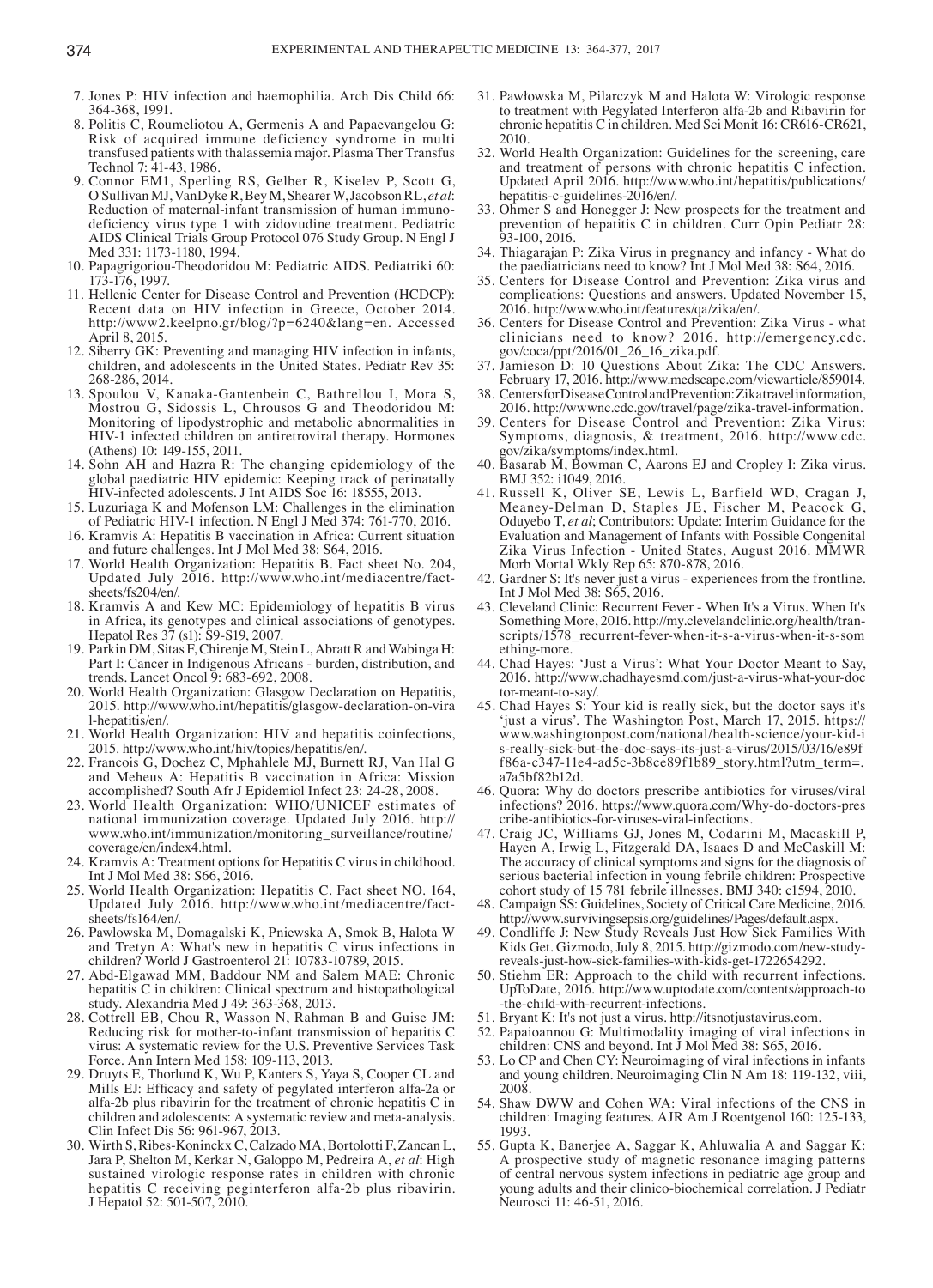- 56. Askalan R, Laughlin S, Mayank S, Chan A, MacGregor D, Andrew M, Curtis R, Meaney B, deVeber G and Hunter JV: Chickenpox and stroke in childhood: A study of frequency and causation. Stroke 32: 1257-1262, 2001.
- 57. Koelman DL, Chahin S, Mar SS, Venkatesan A, Hoganson GM, Yeshokumar AK, Barreras P, Majmudar B, Klein JP, Chitnis T, *et al*: Acute disseminated encephalomyelitis in 228 patients: A retrospective, multicenter US study. Neurology 86: 2085-2093, 2016.
- 58. Esposito S, Di Pietro GM, Madini B, Mastrolia MV and Rigante D: A spectrum of inflammation and demyelination in acute disseminated encephalomyelitis (ADEM) of children. Autoimmun Rev 14: 923-929, 2015.
- 59. Guo W, Wang J, Sheng M, Zhou M and Fang L: Radiological findings in 210 paediatric patients with viral pneumonia: A retrospective case study. Br J Radiol 85: 1385-1389, 2012.
- 60. Virkki R, Juven T, Rikalainen H, Svedström E, Mertsola J and Ruuskanen O: Differentiation of bacterial and viral pneumonia in children. Thorax 57: 438-441, 2002.
- 61. Bass D, Cordoba E, Dekker C, Schuind A and Cassady C: Intestinal imaging of children with acute rotavirus gastroenteritis. J Pediatr Gastroenterol Nutr 39: 270-274, 2004.
- 62. Fretzayas A, Moustaki M, Attilakos A, Brozou T and Nicolaidou P: Acalculous cholecystitis or biliary dyskinesia for Epstein-Barr virus gallbladder involvement? Prague Med Rep 115: 67-72, 2014.
- 63. Meier JD and Grimmer JF: Evaluation and management of neck masses in children. Am Fam Physician 89: 353-358, 2014.
- 64. Stenner M and Rudack C: Diseases of the nose and paranasal sinuses in child. GMS Curr Top Otorhinolaryngol Head Neck Surg 13: Doc10, 2014.
- 65. Long G and Gibbon WW: Ultrasonography in the diagnosis of chickenpox-related osteomyelitis. J Ultrasound Med 17: 29-32, 1998.
- 66. Melidou A: Influenza in childhood: A usual suspect. Int J Mol Med 38: S66, 2016.
- 67. Christoforidi M, Melidou A, Gioula G, Exindari M and Malisiovas N: Influenza virus activity in children <18 years old in N. Greece, 2015-2016. Int J Mol Med 38: S68, 2016.
- 68. Lafond KE, Nair H, Rasooly MH, Valente F, Booy R, Rahman M, Kitsutani P, Yu H, Guzman G, Coulibaly D, *et al*; Global Respiratory Hospitalizations‑Influenza Proportion Positive (GRIPP) Working Group: Global Role and Burden of Influenza in Pediatric Respiratory Hospitalizations, 1982‑2012: A Systematic Analysis. PLoS Med 13: e1001977, 2016.
- 69. Bennet R, Hamrin J, Wirgart BZ, Östlund MR, Örtqvist Å and Eriksson M: Influenza epidemiology among hospitalized children in Stockholm, Sweden 1998-2014. Vaccine 34: 3298-3302, 2016.
- 70. World Health Organization: Risk Assessment ‑ Seasonal Influenza A(H1N1)pdm09. February 8, 2016. http://www.who.int/ influenza/publications/riskassessment\_AH1N1pdm09\_201602/ en/.
- 71. Hellenic Center for Disease Control and Prevention: Annual report on epidemiological surveillance of influenza during the period 2015-2016. http://www.keelpno.gr.
- 72. Hurt AC, Besselaar TG, Daniels RS, Ermetal B, Fry A, Gubareva L, Huang W, Lackenby A, Lee RT, Lo J, *et al*: Global update on the susceptibility of human influenza viruses to neuraminidase inhibitors, 2014-2015. Antiviral Res 132: 178-185, 2016.
- 73. Kissling E and Valenciano M: Early influenza vaccine effectiveness results 2015-16: I-MOVE multicentre case-control study. Euro Surveill 21: pii30134, 2016.
- 74. Centers for Disease Control and Prevention: ACIP votes down use of LAIV for 2016-2017 flu season. June 22, 2016. http://www. cdc.gov/media/releases/2016/s0622‑laiv‑flu.html.
- 75. Pebody R, Warburton F, Ellis J, Andrews N, Potts A, Cottrell S, Johnston J, Reynolds A, Gunson R, Thompson C, et al: Effectiveness of seasonal influenza vaccine in preventing laboratory‑confirmed influenza in primary care in the United Kingdom: 2015/16 mid-season results. Euro Surveill 21: pii30179, 2016.
- 76. Nohynek Hand THL Influenza Research Team: Seasonal childhood influenza vaccinations ‑ experiences from Finland. April 4, 2016. http://www.nvm2016.is/sites/default/files/Nohynek\_NorVac\_ influenzaLessonsNohynek\_short.pdf.
- 77. Koutsaki M and Dinopoulos A: Neurologic manifestations of Influenza A infection (H1N1 pandemic strain) in Paediatrics. Int J Mol Med 38: S66, 2016.
- 78.Barker WH and Mullooly JP: Impact of epidemic type A influenza in a defined adult population. Am  $\hat{J}$  Epidemiol 112: 798-811, 1980.
- 79.Glezen WP: Serious morbidity and mortality associated with influenza epidemics. Epidemiol Rev 4: 25‑44, 1982.
- 80.Jelliffe S: Nervous and mental disturbances of Influenza. N Y Med J 108: 807-811, 1918.
- 81.Oxford JS: Influenza A pandemics of the 20th century with special reference to 1918: Virology, pathology and epidemiology. Rev Med Virol 10: 119-133, 2000.
- 82.Ekstrand JJ: Neurologic complications of influenza. Semin Pediatr Neurol 19: 96-100, 2012.
- 83.Muhammad Ismail HI, Teh CM and Lee YL; National Paediatric H1N1 Study Group: Neurologic manifestations and complications of pandemic influenza A H1N1 in Malaysian children: What have we learnt from the ordeal? Brain Dev 37: 120-129, 2015.
- 84.Bakken IJ, Aaberg KM, Ghaderi S, Gunnes N, Trogstad L, Magnus P and Håberg SE: Febrile seizures after 2009 influenza A (H1N1) vaccination and infection: A nationwide registry-based study. BMC Infect Dis 15: 506, 2015.
- 85.Baltagi SA, Shoykhet M, Felmet K, Kochanek PM and Bell MJ: Neurological sequelae of 2009 influenza A (H1N1) in children: A case series observed during a pandemic. Pediatr Crit Care Med11: 179-184, 2010.
- 86.Sachedina N and Donaldson LJ: Paediatric mortality related to pandemic influenza A H1N1 infection in England: An observational population-based study. Lancet 376: 1846-1852, 2010.
- 87.Kwong KL, Lam SY, Que TL and Wong SN: Influenza A and febrile seizures in childhood. Pediatr Neurol 35: 395‑399, 2006.
- 88.Amin R, Ford-Jones E, Richardson SE, MacGregor D, Tellier R, Heurter H, Fearon M and Bitnun A: Acute childhood encephalitis and encephalopathy associated with influenza: A prospective 11-year review. Pediatr Infect Dis J 27: 390-395, 2008.
- 89.Newland JG, Laurich VM, Rosenquist AW, Heydon K, Licht DJ, Keren R, Zaoutis TE, Watson B, Hodinka RL and Coffin SE: Neurologic complications in children hospitalized with influenza: Characteristics, incidence, and risk factors. J Pediatr 150: 306-310, 2007.
- 90.Ekstrand JJ, Herbener A, Rawlings J, Turney B, Ampofo K, Korgenski EK and Bonkowsky JL: Heightened neurologic complications in children with pandemic H1N1 influenza. Ann Neurol 68: 762-766, 2010.
- 91.Ozkan M, Tuygun N, Erkek N, Aksoy A and Yildiz YT: Neurologic manifestations of novel influenza A (H1N1) virus infection in childhood. Pediatr Neurol 45: 72-76, 2011.
- 92. Straussberg R, Amir J, Harel L, Punsky I and Bessler H: Pro- and anti-inflammatory cytokines in children with febrile convulsions. Pediatr Neurol 24: 49-53, 2001.
- 93.Hall CB, Long CE, Schnabel KC, Caserta MT, McIntyre KM, Costanzo MA, Knott A, Dewhurst S, Insel RA and Epstein LG: Human herpesvirus-6 infection in children: a prospective study of complications and reactivation. N Engl J Med 331: 432-438, 1994.
- 94.Kostagianni G: Otolaryngologist's surgical approaches of complicated paediatric viral infections. Int J Mol Med 38: S65, 2016.
- 95.Mammas IN, Sourvinos G and Spandidos DA: Human papilloma virus (HPV) infection in children and adolescents. Eur J Pediatr 168: 267-273, 2009.
- 96.Lipke MM: An armamentarium of wart treatments. Clin Med Res 4: 273-293, 2006.
- 97.Misir AF, Demiriz L and Barut F: Laser treatment of an oral squamous papilloma in a pediatric patient: A case report. J Indian Soc Pedod Prev Dent 31: 279-281, 2013.
- 98.Rush J and Dinulos JG: Childhood skin and soft tissue infections: New discoveries and guidelines regarding the management of bacterial soft tissue infections, molluscum contagiosum, and warts. Curr Opin Pediatr 28: 250-257, 2016.
- 99.Chauhan N, Robinson JL, Guillemaud J and El-Hakim H: Acute herpes simplex laryngotracheitis: Report of two pediatric cases and review of the literature. Int J Pediatr Otorhinolaryngol 71: 341-345, 2007.
- 100.Greenough A, Drysdale S, Broughton S and Bont L: The impact of viral infections on the long-term outcomes of prematurely born infants. Int J Mol Med 36: S89, 2015.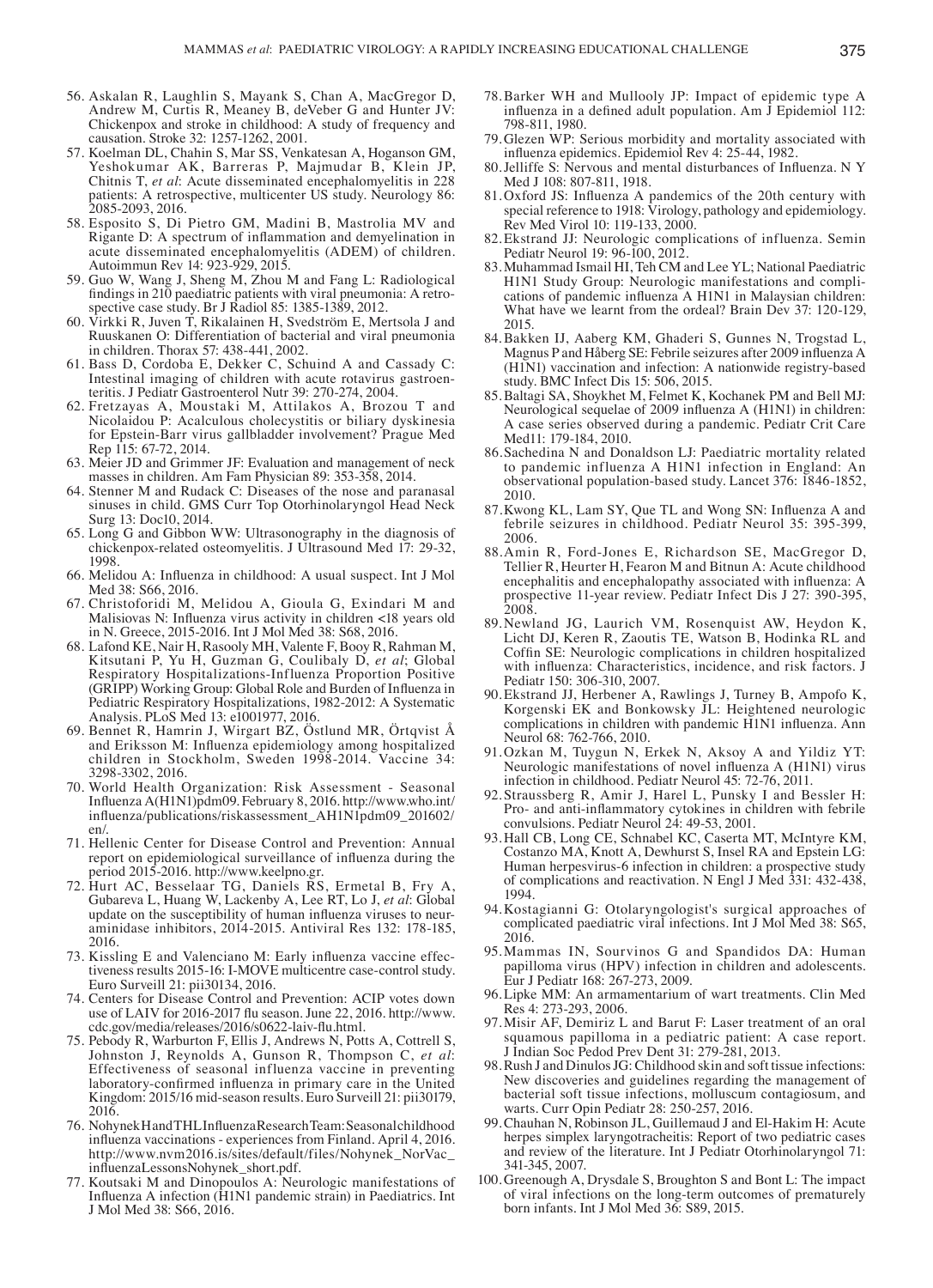- 101.Woods CR, Cash ED, Smith AM, Smith MJ, Myers JA, Espinosa CM and Chandran SK: Retropharyngeal and parapharyngeal abscesses among children and adolescents in the United States: Epidemiology and management trends, 2003-2012. J Pediatric Infect Dis Soc 5: 259-268, 2016.
- 102.Achtsidis V and Kozanidou E: Paediatric viral conjunctivitis ‑ Diagnosis and treatment. Int J Mol Med 38: S66, 2016.
- 103.American Academy of Ophthalmology: 2016-2017 Basic and Clinical Science Course, Section 6: Paediatric Ophthalmology and strabismus. 2016.
- 104.Azari AA and Barney NP: Conjunctivitis: a systematic review of diagnosis and treatment. JAMA 310: 1721-1729, 2013.
- 105.Visscher KL, Hutnik CM and Thomas M: Evidence-based treatment of acute infective conjunctivitis: Breaking the cycle of antibiotic prescribing. Can Fam Physician 55: 1071-1075, 2009.
- 106.Everitt HA, Little PS and Smith PW: A randomised controlled trial of management strategies for acute infective conjunctivitis in general practice. BMJ 333: 321, 2006.
- 107.Kanski JJ: Clinical Ophthalmology: a systematic approach. 6th edition. Butterworth-Heinemann/Elsevier, New York, NY, 2007.
- 108.Buznach N, Dagan R and Greenberg D: Clinical and bacterial characteristics of acute bacterial conjunctivitis in children in the antibiotic resistance era. Pediatr Infect Dis J 24: 823-828, 2005.
- 109.Rose PW, Harnden A, Brueggemann AB, Perera R, Sheikh A, Crook D and Mant D: Chloramphenicol treatment for acute infective conjunctivitis in children in primary care: A randomised double-blind placebo-controlled trial. Lancet 366: 37-43, 2005.
- 110. Koutsaftiki C: Coxsackie virus A6 and onychomadesis: A case report and literature review. Int J Mol Med 38: S67, 2016.
- 111. Clementz GC and Mancini AJ: Nail matrix arrest following hand-foot-mouth disease: A report of five children. Pediatr Dermatol 17: 7-11, 2000.
- 112. Bernier V, Labrèze C, Bury F and Taïeb A: Nail matrix arrest in the course of hand, foot and mouth disease. Eur J Pediatr 160: 649-651, 2001.
- 113. Solomon T, Lewthwaite P, Perera D, Cardosa MJ, McMinn P and Ooi MH: Virology, epidemiology, pathogenesis, and control of enterovirus 71. Lancet Infect Dis 10: 778-790, 2010.
- 114. Gao LD, Hu SX, Zhang H, Luo KW, Liu YZ, Xu QH, Huang W, Deng ZH, Zhou SF, Liu FQ, *et al*: Correlation analysis of EV71 detection and case severity in hand, foot, and mouth disease in the Hunan Province of China. PLoS One 9: e100003, 2014.
- 115. Osterback R, Vuorinen T, Linna M, Susi P, Hyypiä T and Waris M: Coxsackievirus A6 and hand, foot, and mouth disease, Finland. Emerg Infect Dis 15: 1485-1488, 2009.
- 116. Sinclair C, Gaunt E, Simmonds P, Broomfield D, Nwafor N, Wellington L, Templeton K, Willocks L, Schofield O and Harvala H: Atypical hand, foot, and mouth disease associated with coxsackievirus A6 infection, Edinburgh, United Kingdom, January to February 2014. Euro Surveill 19: 20745, 2014.
- 117. Fujimoto T, Iizuka S, Enomoto M, Abe K, Yamashita K, Hanaoka N, Okabe N, Yoshida H, Yasui Y, Kobayashi M, *et al*: Hand, foot, and mouth disease caused by coxsackievirus A6, Japan, 2011. Emerg Infect Dis 18: 337-339, 2012.
- 118. Huang WC, Huang LM, Lu CY, Cheng AL and Chang LY: Atypical hand-foot-mouth disease in children: A hospital-based prospective cohort study. Virol J 10: 209, 2013.
- 119. Kaminska K, Martinetti G, Lucchini R, Kaya G and Mainetti C: Coxsackievirus A6 and hand, foot and mouth disease: Three case reports of familial child-to-immunocompetent adult transmission and a literature review. Case Rep Dermatol 5: 203-209, 2013.
- 120.Miller GD and Tindall JP: Hand-foot-and-mouth disease. JAMA 203: 827-830, 1968.
- 121.Jiang M, Wei D, Ou WL, Li KX, Luo DZ, Li YQ, Chen E and Nong GM: Autopsy findings in children with hand, foot, and mouth disease. N Engl J Med 367: 91-92, 2012.
- 122.Calachanis M: Coxsackie viruses and myocarditis in children. Int J Mol Med 38: S66, 2016.
- 123.Dery P, Marks MI and Shapera R: Clinical manifestations of coxsackievirus infections in children. Am J Dis Child 128: 464-468, 1974.
- 124.Hosier DM and Newton WA Jr: Serious Coxsackie infection in infants and children; myocarditis, meningoencephalitis, and hepatitis. AMA J Dis Child 96: 251-267, 1958.
- 125. Friedman RA, Schowengerdt KO Jr and Towbin JA: Myocarditis. In: The Science and Practice of Pediatric Cardiology. 2nd edition. Garson A Jr, Bricker JT, Fisher DJ and Neish SR (eds). Williams & Wilkins, Baltimore, MD, pp1777-1794, 1998.
- 126.Cherry JD, Jahn CL and Meyer TC: Paroxysmal atrial tachycardia associated with ECHO 9 virus infection. Am Heart J 73: 681-686, 1967.
- 127.Huang M, Bigos D and Levine M: Ventricular arrhythmia associated with respiratory syncytial viral infection. Pediatr Cardiol 19: 498-500, 1998.
- 128.Balaji S, Wiles HB, Sens MA and Gillette PC: Immunosuppressive treatment for myocarditis and borderline myocarditis in children with ventricular ectopic rhythm. Br Heart J 72: 354-359, 1994.
- 129. Friedman RA, Kearney DL, Moak JP, Fenrich AL and Perry JC: Persistence of ventricular arrhythmia after resolution of occult myocarditis in children and young adults. J Am Coll Cardiol 24: 780-783, 1994.
- 130. Schieken RM and Myers MG: Complete heart block in viral myocarditis. J Pediatr 87: 831-832, 1975.
- 131.Matsumori A, Igata H, Ono K, Iwasaki A, Miyamoto T, Nishio R and Sasayama S: High doses of digitalis increase the myocardial production of proinflammatory cytokines and worsen myocardial injury in viral myocarditis: A possible mechanism of digitalis toxicity. Jpn Circ J 63: 934-940, 1999.
- 132.Lewis AB and Chabot M: The effect of treatment with angiotensin‑converting enzyme inhibitors on survival of pediatric patients with dilated cardiomyopathy. Pediatr Cardiol 14: 9-12, 1993.
- 133.Zaravinos A and Mammas IN: Sourvinos and Spandidos DA: Molecular detection of human papillomaviruses in childhood: An update. Int J Mol Med 38: S68, 2016.
- 134. zur Hausen H: Papillomaviruses and cancer: From basic studies to clinical application. Nat Rev Cancer 2: 342-350, 2002.
- 135.Mammas IN, Spandidos DA and Sourvinos G: Genomic diversity of human papillomaviruses (HPV) and clinical implications: An overview in adulthood and childhood. Infect Genet Evol 21: 220-226, 2014.
- 136.Peto J, Gilham C, Deacon J, Taylor C, Evans C, Binns W, Haywood M, Elanko N, Coleman D, Yule R, *et al*: Cervical HPV infection and neoplasia in a large population-based prospective study: The Manchester cohort. Br J Cancer 91: 942-953, 2004.
- 137.Mammas IN, Zaravinos A, Sourvinos G and Spandidos DA: Detection of human papillomavirus in bronchoalveolar lavage samples in immunocompetent children. Pediatr Infect Dis J 30: 384-386, 2011.
- 138.Arens M: Clinically relevant sequence-based genotyping of HBV, HCV, CMV, and HIV. J Clin Virol 22: 11-29, 2001.
- 139.Takács T, Jeney C, Kovács L, Mózes J, Benczik M and Sebe A: Molecular beacon-based real-time PCR method for detection of 15 high-risk and 5 low-risk HPV types. J Virol Methods 149: 153-162, 2008.
- 140. de Araujo MR, De Marco L, Santos CF, Rubira-Bullen IR, Ronco G, Pennini I, Vizzini L, Merletti F and Gillio‑Tos A: GP5+/6+ SYBR Green methodology for simultaneous screening and quantification of human papillomavirus. J Clin Virol 45: 90-95, 2009.
- 141.Guo M, Gong Y, Deavers M, Silva EG, Jan YJ, Cogdell DE, Luthra R, Lin E, Lai HC, Zhang W, *et al*: Evaluation of a commercialized in situ hybridization assay for detecting human papillomavirus DNA in tissue specimens from patients with cervical intraepithelial neoplasia and cervical carcinoma. J Clin Microbiol 46: 274-280, 2008.
- 142.Algeciras-Schimnich A, Policht F, Sitailo S, Song M, Morrison L and Sokolova I: Evaluation of quantity and staining pattern of human papillomavirus (HPV)-infected epithelial cells in thin-layer cervical specimens using optimized HPV-CARD assay. Cancer 111: 330-338, 2007.
- 143.Hesselink AT, van den Brule AJ, Brink AA, Berkhof J, van Kemenade FJ, Verheijen RH and Snijders PJ: Comparison of hybrid capture 2 with in situ hybridization for the detection of high-risk human papillomavirus in liquid-based cervical samples. Cancer 102: 11-18, 2004.
- 144.Koutsaftiki C: The antivaccination movement: A brief historical overview. Int J Mol Med 38: S67, 2016.
- 145.Weber TP: Alfred Russel Wallace and the antivaccination movement in Victorian England. Emerg Infect Dis 16: 664-668, 2010.
- 146.Baxby D: Smallpox vaccination techniques; from knives and forks to needles and pins. Vaccine 20: 2140-2149, 2002.
- 147. Ferro A, Bonanni P, Castiglia P, Montante A, Colucci M, Miotto S, Siddu A, Murrone L and Baldo V: Improving vaccination social marketing by monitoring the web. Ann Ig 26 (3 Suppl 1): 54-64, 2014 (In Italian).